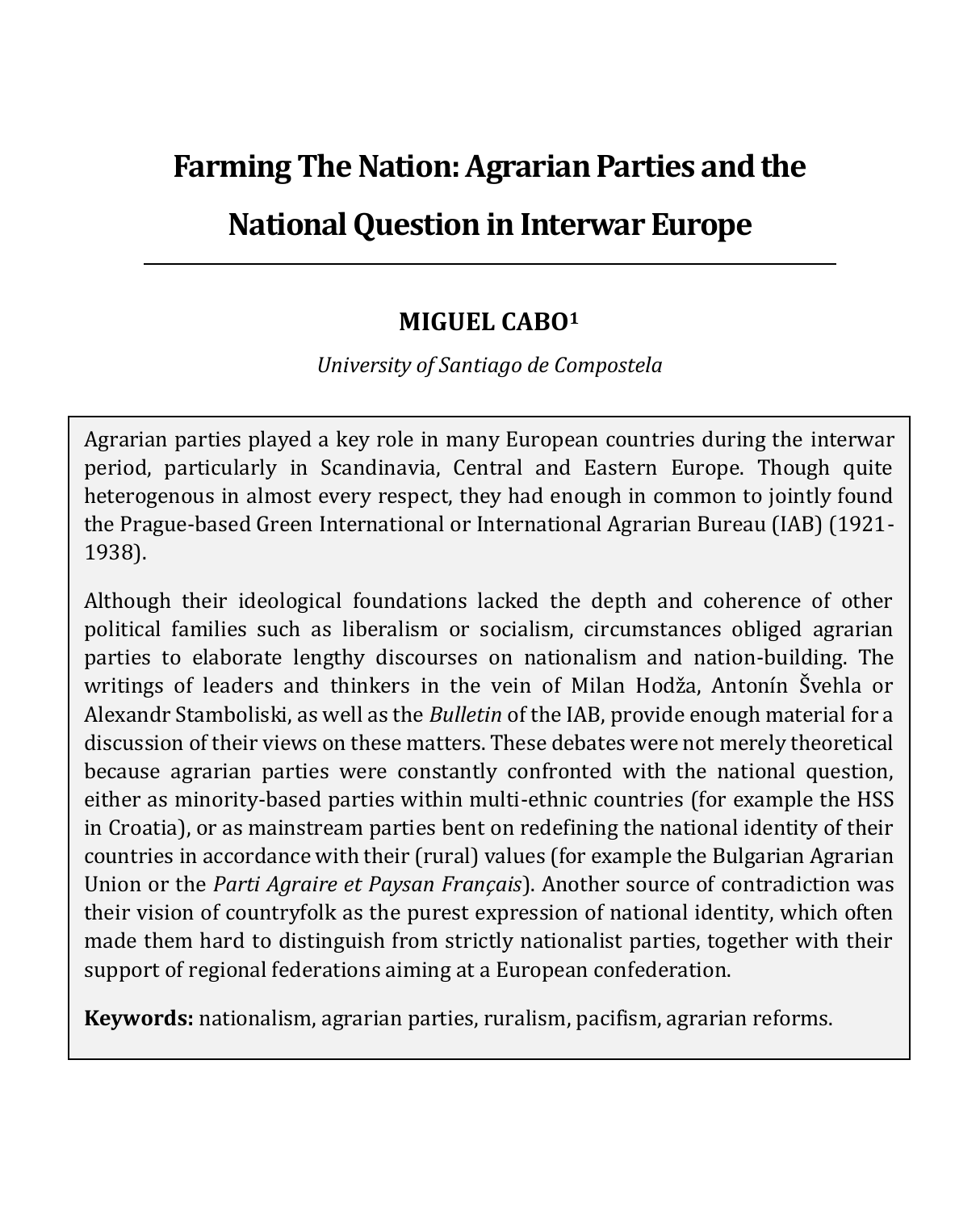# **Agrarian Parties: A Brief Introduction**

The historical importance of agrarian parties is often underestimated or even completely ignored in the grand narratives of twentieth-century European history. However, they were present in most European countries, with exceptions such as the United Kingdom and Portugal, though their characteristics and influence varied greatly. The first parties of this political family arose with the turn-of-the-century agricultural crisis, which also led to the appearance of agrarian cooperativism across Europe. Even before 1900, a number of parties were created such as the Danish *Venstre* (1888), the Bulgarian Agrarian Union (1889), the *Bayerischer Bauernbund* (Bavarian Peasant League, 1893), the *Polskie Stronnictwo Ludowe* (Polish People's Party, 1895) in Austrian Galicia or the *Česká strana agrarní* (Czech Agrarian Party, 1899) in Bohemia-Moravia. Others would follow in the years leading up to the Great War, but none would form a government prior to 1914, except in Denmark.

The interwar years were without doubt their golden age. Agrarian parties were present at one time or another in the governments of every Nordic country, the three Baltic States, Poland, Hungary, Czechoslovakia, Austria, Romania, Bulgaria, Yugoslavia and the Helvetic Republic, to which could be added the occasional inclusion of regional agrarian parties in coalition governments in the Weimar Republic.<sup>2</sup> The proliferation of right-wing authoritarian regimes and then communist dictatorships in the Soviet sphere of influence marked the end of this golden age, albeit agrarian parties still exist with marginal political weight in several countries.

Agrarian parties were a heterogeneous family by any standard. From an electoral point of view, they ranged from those capable of forming singleparty governments, as was the case in Bulgaria and Romania, to minuscule formations like those in Belgium and the Netherlands that had

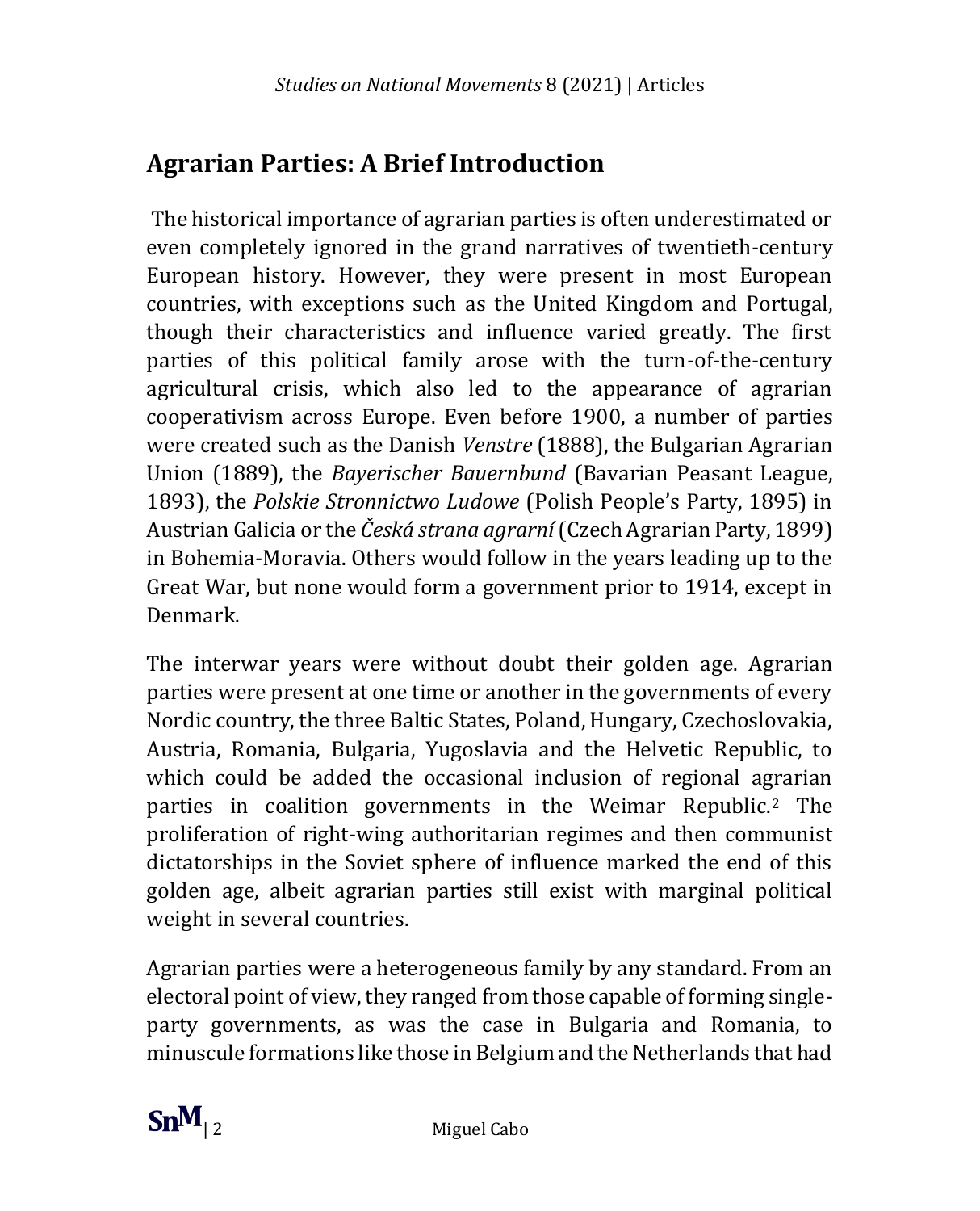to fight even to gain parliamentary representation. The majority seduced somewhere between 10-15% of the electorate, which allowed them to form coalition governments in places like Scandinavia and Czechoslovakia. With regards to their position on the ideological spectrum, the Bulgarian Agrarian Union fell on the extreme left, but most Western European parties leaned the other way, such as the *Partido Agrario Español* (1934-1936), whose raison d'être was to oppose the agricultural reforms of the Second Republic, or the *Parti Agraire et Paysan Français* (PAPF, 1927-1939) with its ambiguously structured criticisms of parliamentarism under the Third Republic. In general terms, support for agrarian parties was more precarious and their position on the ideological spectrum was more right-wing the further west one went, which has had an impact on their treatment at the hands of historians, since broad surveys of European History tend to be written by Anglophone authors.

Despite everything, these parties had enough traits in common to be recognised as a single political family. These traits include the defence of the agricultural sector, particularly smallholders; links to agrarian associations; an identification with parliamentarism; foreign policy marked by pacifism; anticommunism etc. Also relevant were the mutual links they forged with each other, such as the harbouring of Bulgarian and Polish agrarian refugees by the Czechoslovakian Agrarian Party in times of repression, or the circulation and translation of books and periodicals. Personal connections also played their part, as can be seen in the presence of agrarians from different countries as attendees at other parties' congresses, or the Bulgarian Alexandr Stamboliski's tour of several capitals after signing the Treaty of Neuilly in Paris, throughout which he was given what could almost be called a star's welcome.<sup>3</sup> The eventual culmination of these connections was the existence between 1921 and 1938 of a coordinating body, the International Agrarian Bureau (IAB), also known as the Green International, with its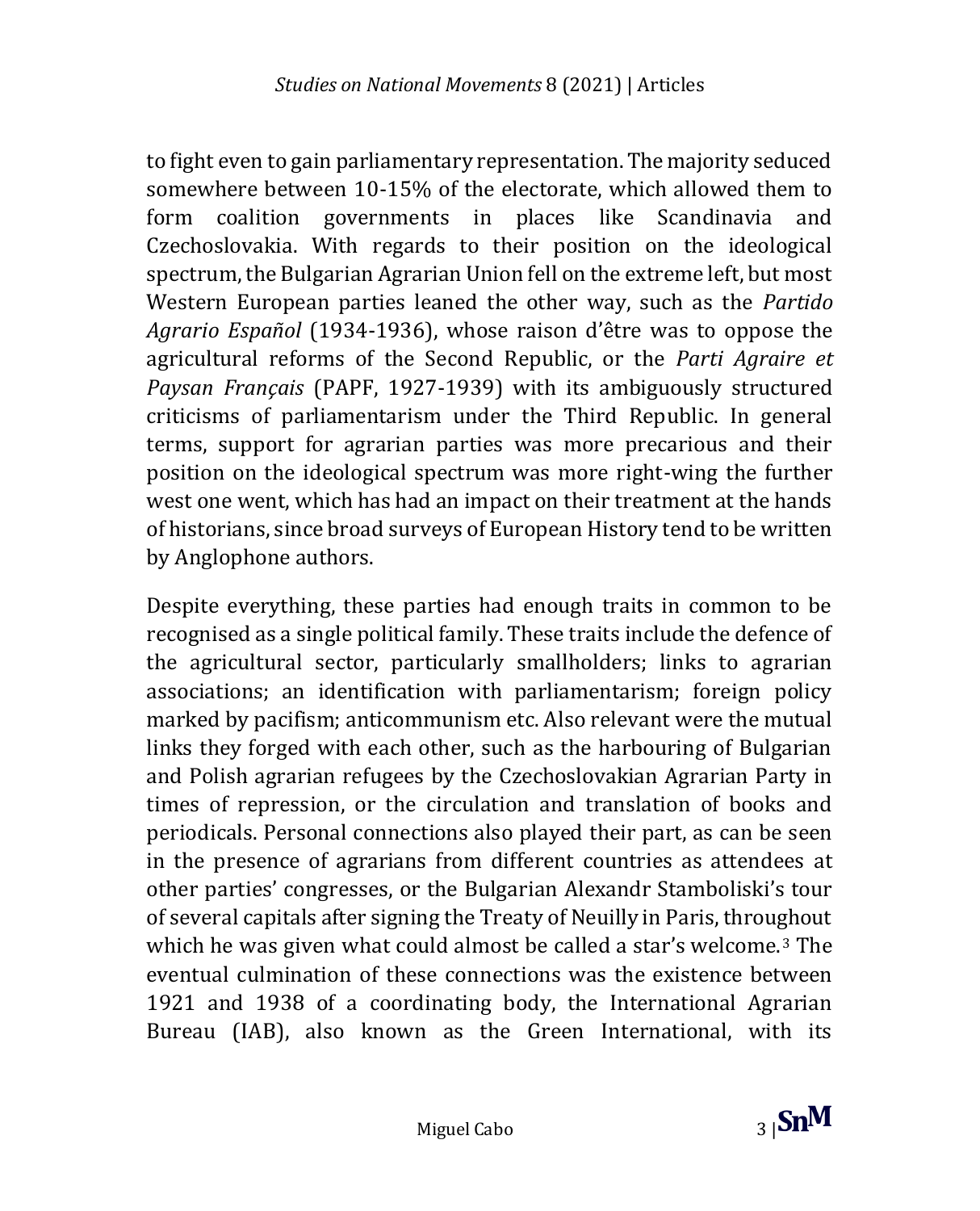headquarters in Prague, of which twenty-one parties from across the continent were members at one time or another.<sup>4</sup> As a prerequisite for admission into the IAB, a party had to conform to a sixteen-point programme, drafted in 1929, which included pacifism, parliamentarism, cooperativism etc. Taking all of this into consideration, it seems reasonable to analyse agrarian parties as a transnational phenomenon.

The historical role of agrarian parties reached its apogee just as the national question was brought into focus by the collapse of multi-ethnic empires after the First World War, the drawing of new borders via peace treaties that, in theory, respected distinct nationalities, and the official acknowledgment of the existence (and rights) of national minorities by the League of Nations. Therefore, it is pertinent to consider the positions taken by agrarian parties in the face of the national question, multiple iterations of which weighed heavily on interwar Europe. This article aims at offering a summary of the available state of knowledge through secondary literature and primary sources, as well as some hypotheses for further research on the subject.

# **Some Conditioning Factors**

Unlike other political families, in the case of agrarianism there is no significant theoretical corpus that could serve as a framework for a developed system of ideas and guidelines to manage the endless complexity of human affairs. There is nothing that even comes close in scope or quality to Marx's works on socialist parties or John Locke and Adam Smith's writings on liberal ones, to name a few examples. The positions of agrarian parties regarding the national question must be inferred from their actions and from sources such as the *Bulletins* published by the Prague Green International and its successor, the International Peasant Union (founded in 1947 by exiles in the USA),

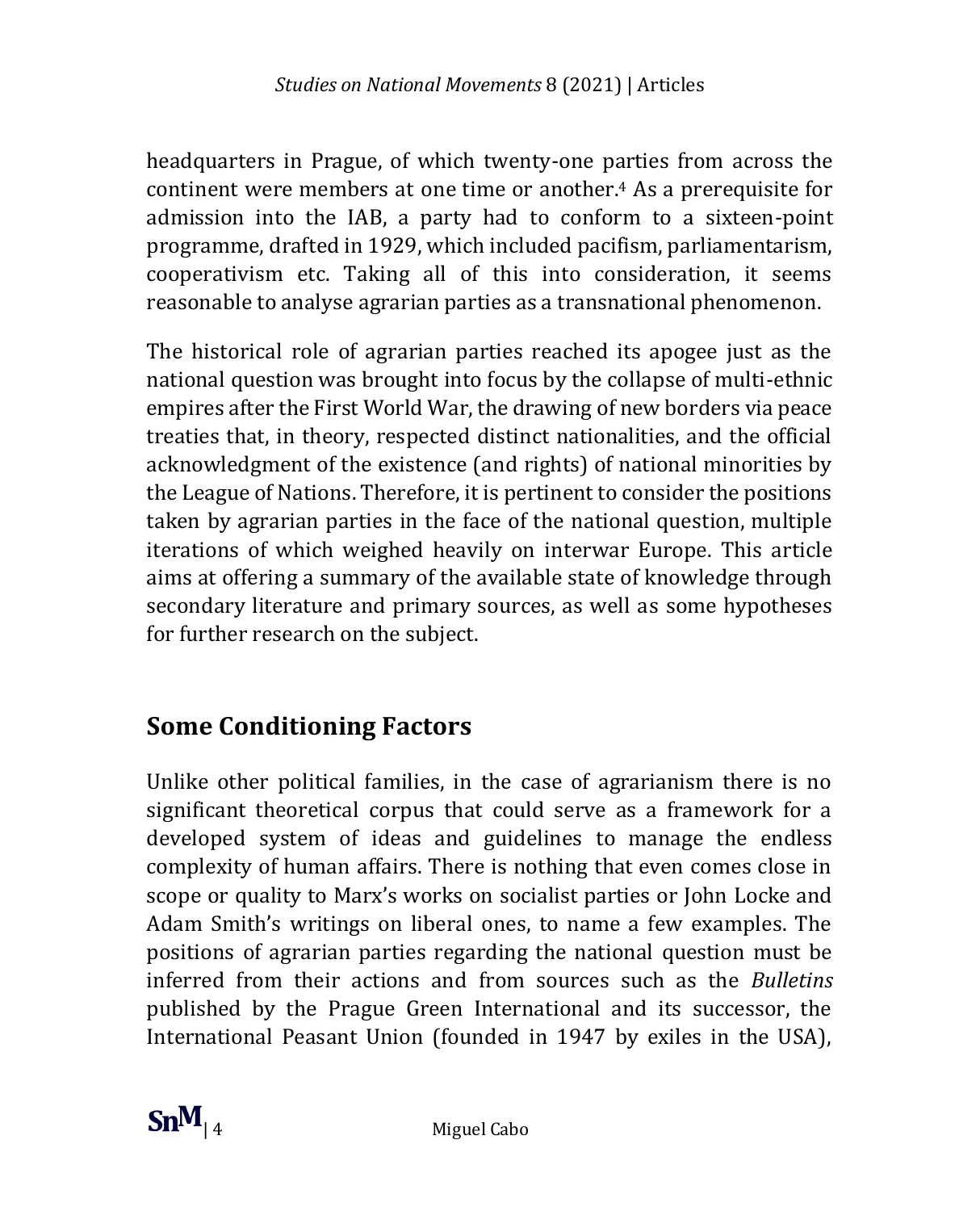articles printed in party newspapers, and books and memoires penned by a number of agrarian leaders and theorists of note. Chief among the latter are the writings of the Bulgarians Alexandr Stamboliski and Giorgi M. Dimitrov, the Czech Antonín Švehla, and the Slovak Milan Hodža. The second of these authors had no qualms in pointing out in 1948 that

'[...] agrarianism does not yet possess a systematic doctrine of fundamental principles or a coherent philosophical structure of values… is a practical rather than a theoretical ideology; its doctrine is being developed gradually on the basis of practical experience.' 5

To this must be added a level of anti-intellectualism that did not help to attract theorists who might have been capable of articulating a true doctrine in all its complexity. Schoolmasters, local intellectuals, agricultural engineers, vets etc. were all to be found in the milieu of agrarian parties, often in positions of authority within the organisation. In other words, these were people who had undergone some form of training but whose knowledge had immediate practical applications. Seldom were they intellectuals in the sense of thinkers who moved in the realms of ideas and abstraction. One exception was the Romanian functionalist and political scientist David Mitrany (1888-1975), a Romanian Communist Party sympathiser and author of a refutation of Marxism from an agrarian perspective.<sup>6</sup> In any case, and as has already been mentioned, agrarian parties' production in the field of theory as well as their trajectories in a practical sense allow us to reconstruct their interactions with the national question. These were conditioned by a series of factors that are outlined below.

Firstly, the national question did not initially form a central part of the worldview of parties which, to use Lipset and Rokkan's terminology, the cleavage of city versus countryside had brought into being.<sup>7</sup> When the

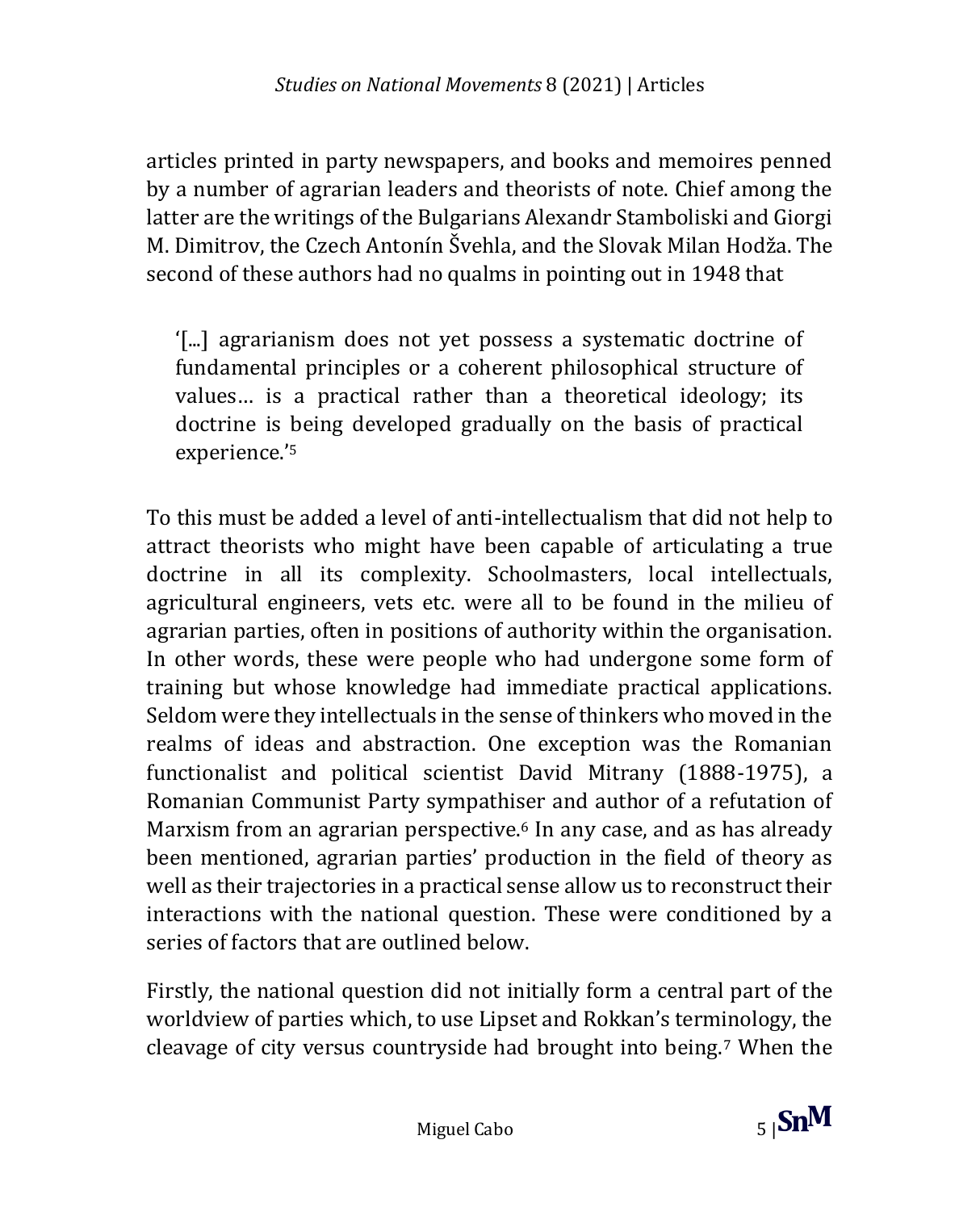conditions that gave rise to specific agrarian parties are examined, it is obvious that national problems were secondary or completely negligible at the moment of their founding. Some, like the Czech agrarian party, splintered off pre-existing liberal formations, while others like the Swedish and Bulgarian ones were autonomous creations, but as a general rule the representation of the interests of an agrarian sector that felt itself to be side-lined by established parties was the clear priority. This did not stop them from having to align themselves in response to national questions, whether that was because they acted in the context of multi-ethnic states (see the Croatians and Czechs in the Hapsburg Empire) or because said questions were closely linked to agrarian concerns. This is what occurred in the case of agrarian reforms through which parties aimed to extend family ownership over smallholdings. In places where land ownership was drawn along ethnic lines, a confluence of agrarian and national questions was inevitable, for example wherever a majority of large landowners were of a different group to that of the peasantry (Germans in the Baltic countries and Bohemia-Moravia, Hungarians in Transylvania, Poles in the mostly-Ruthenian areas of Austrian Galicia etc.)

Another factor to take into account is that relations between agrarian and nationalist parties were not always easy.<sup>8</sup> This may seem surprising given that both coincided in exalting the rural world and the peasantry, which for nationalists were the purest expression of a nation's identity and the most stalwart guardians of its traditions. The editorial of the first number of the *Bulletin* of the Green International claimed that agriculture was the basis of civilization and thus eternal, while any other institution or social reality could change. This resulted in the peasant being 'the main stone of the structure of human societies and the base of the idea of nation and State. Therefore, the man living upon his land is and must be the creative element within the State (...) Healthy and land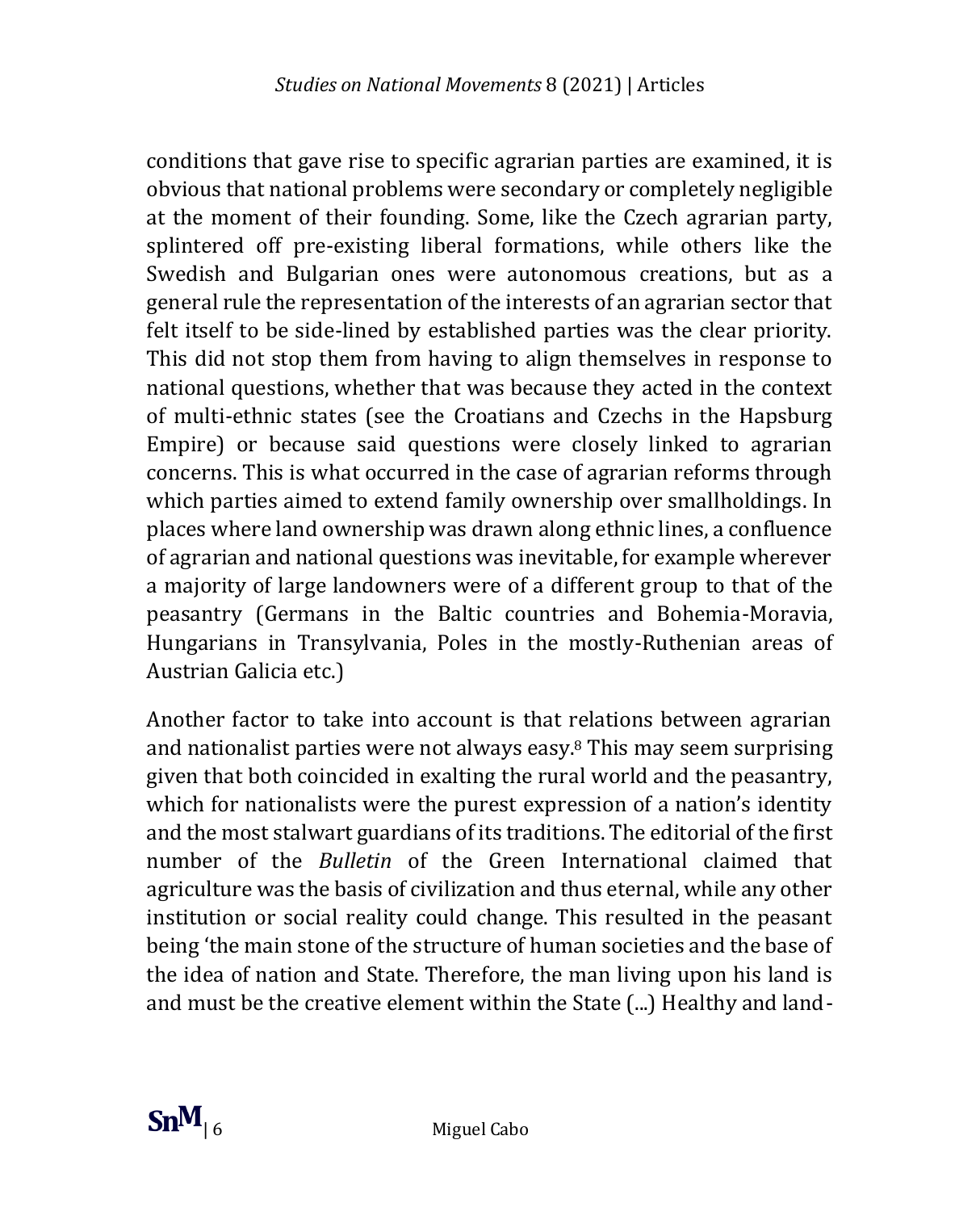toiling men are a reservoir of national energy, necessary for curing the exhausted mankind.' 9

Or, as expressed immediately after the Second World War while trying to reconstruct the Green International in the U.S.

'The earth is the source of life and from it spring the main human opportunities. The entire existence of a nation organised in a state depends on its ties with the earth. The weaker these ties, the sooner comes moral and physical degeneration of individuals and groups (…) The moral regeneration of the world will be achieved by Peasant Movements, so closely connected with the earth. Their ripening into political maturity will put an end to the economic chaos and clear the stagnant atmosphere of the industrial centres. The mentality that was formed in everyday contact with the primeval laws of the earth will straighten the tortuous social thought of modern times.' 10

Despite all this, nationalists did not tend to approve of parties which, apart from anything else, competed with them for the support of a social group that they considered to be their natural base from which to make the leap to become a mass party. In extreme cases, an agrarian party could be so successful in the electoral arena that it could end up unseating nationalist parties from their majority position, as happened in Croatia. Secondly, agrarians threatened to divide the *national community* that nationalist parties sought to represent by leaning on the support of only one sector of the population, albeit a highly numerous one. Lastly, agrarian parties' policies could enervate the national cause by focussing on practical issues like land ownership or fair prices for agricultural products instead of national rights. Furthermore, their proposals could pit different social groups against each other (large landowners against settlers, settlers against day labourers, farmers

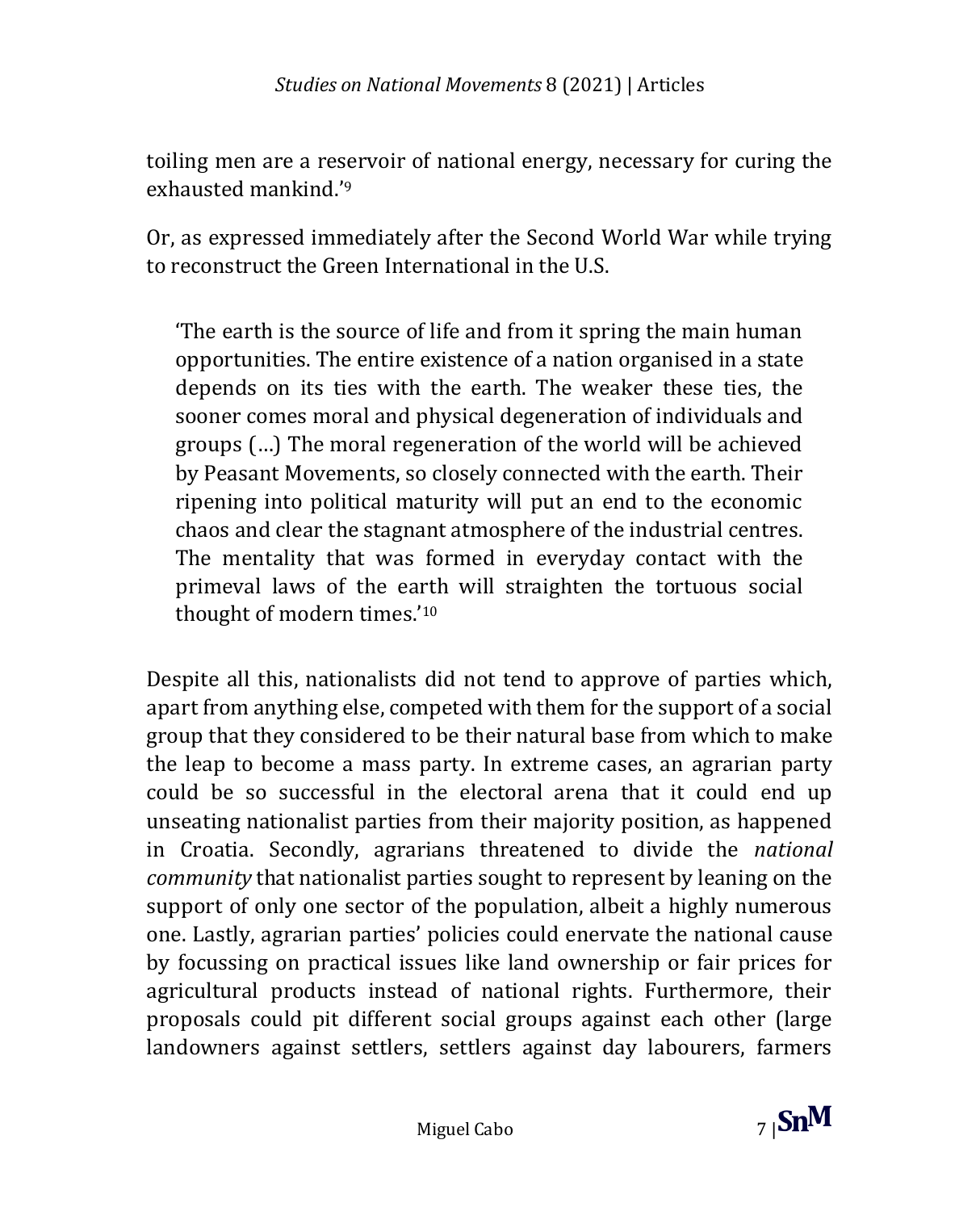against merchants…), while nationalists emphasised external causes in their analysis of social and economic problems.

Nowhere was this clearer than in Ireland, where nationalists were wary of cooperativism for the reasons stated and, by throwing in their lot with the Land League, simplified the local situation into a standoff between two apparently united fronts: Irish Catholic peasants versus English Protestant landowners. Of course, beneath all this broiled conflicts of a less diaphanous nature, like that of small landowners and leaseholders against day labourers, the problem of usury or the tensions between livestock and crop farmers. For nationalists, any solution to these 'secondary' problems (hardly secondary to those who experienced them) would have to be put off until the primary aim of independence could be achieved. Only after the creation of the Free State in 1922, when blame for disillusionment with the new order of things could no longer be placed at the feet of the British, did the Farmers' Party (1922-1932) appear, focussing on the interests of the more prosperous producers to the east of the country, and then *Clann na Talmhan* (1938-1965), which aimed to represent the poorer peasantry, especially in the western counties.<sup>11</sup>

The territorial implantation of these parties was another conditioning factor. Some of them had a regional character, like the Bavarian *Bayerischer Bauernbund*, Swiss agrarian parties from German-speaking cantons, the Walloon *Parti agraire belge* or the *Bund der Landwirte*, founded by the German ethnic minority in the First Czechoslovak Republic. However, they were more commonly state-wide parties with enormous variations in their level of support depending on the region, with the lion's share of their backing limited to certain strongholds, while they barely garnered any votes in other areas (which of course included urban areas). Thus, in the abovementioned case of Ireland, the first party to be created (the Farmers' Party) championed the cause of the wealthier peasants and failed to gain support from the poorer peasantry to the

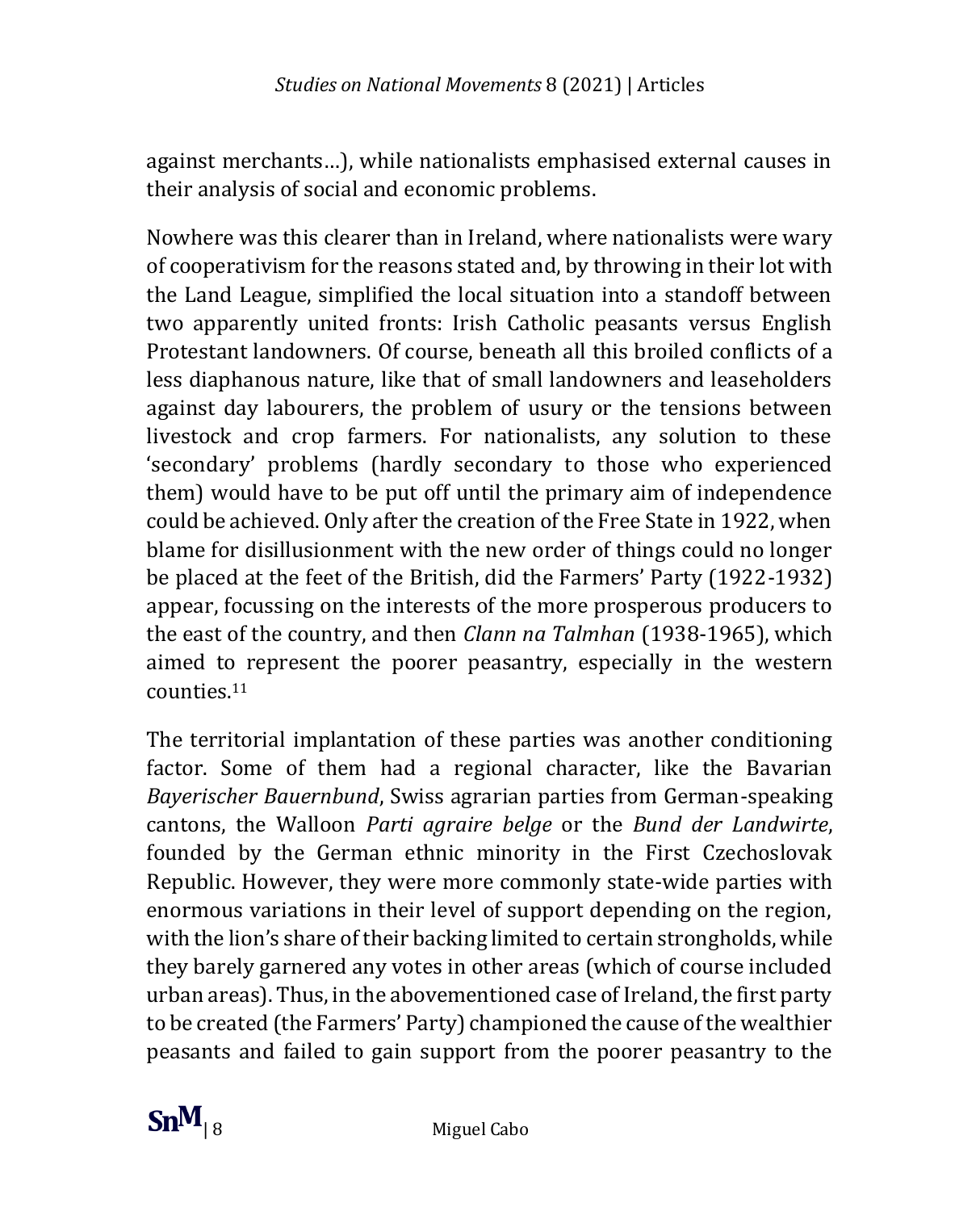south and west of the island. The pattern of support for *Clann na Talmhan* was the other way round, though on paper both it and the Farmers' Party operated across the whole country. To a large extent this reflected the diversity of agrarian structures and, looking towards Central and Eastern Europe, ethnic diversity as well. This was to condition parties' positions in debates over the structure of the state, with a general tendency to favour decentralising or federal formulas and a consistent opposition to centralism.

In relation to this last point, it is significant that agrarian parties were only rarely multi-ethnic constructions, or at least their ethnic makeup was not proportional to the demographic composition of their respective countries. In Central and Eastern Europe they were usually divided along ethnic lines, in the same manner that the cooperative movement was.<sup>12</sup> In multi-ethnic contexts, even though they were more open to dialogue than most other political groups, agrarian parties never managed to incorporate the rural populace equitably with no regards paid to linguistic or religious differences. There was a Croatian, a Serbian, and a Slovene agrarian party in interwar Yugoslavia, and though they reached occasional agreements, they never joined forces to become a unitary movement. In Czechoslovakia, the pre-existing Czech and Slovak agrarian parties fused in 1922 to form the RSZML (*Republikánská strana zemědělského a malorolnického lidu* – Republican Party of Farmers and Peasants), which went on to become the most voted party in the First Republic. Nonetheless, German minority farmers were represented by their own party (*Bund der Landwirte*, 1920), as were the Hungarian and Ruthenian minorities, each of which had a small agrarian party that acted in their name.

In the rhetoric of agrarian parties, two images that moulded their positions regarding this issue can be detected. The first is the frequent identification of the peasantry or the rural population in a broad sense with the 'people' as a whole, or at least with its most sound and

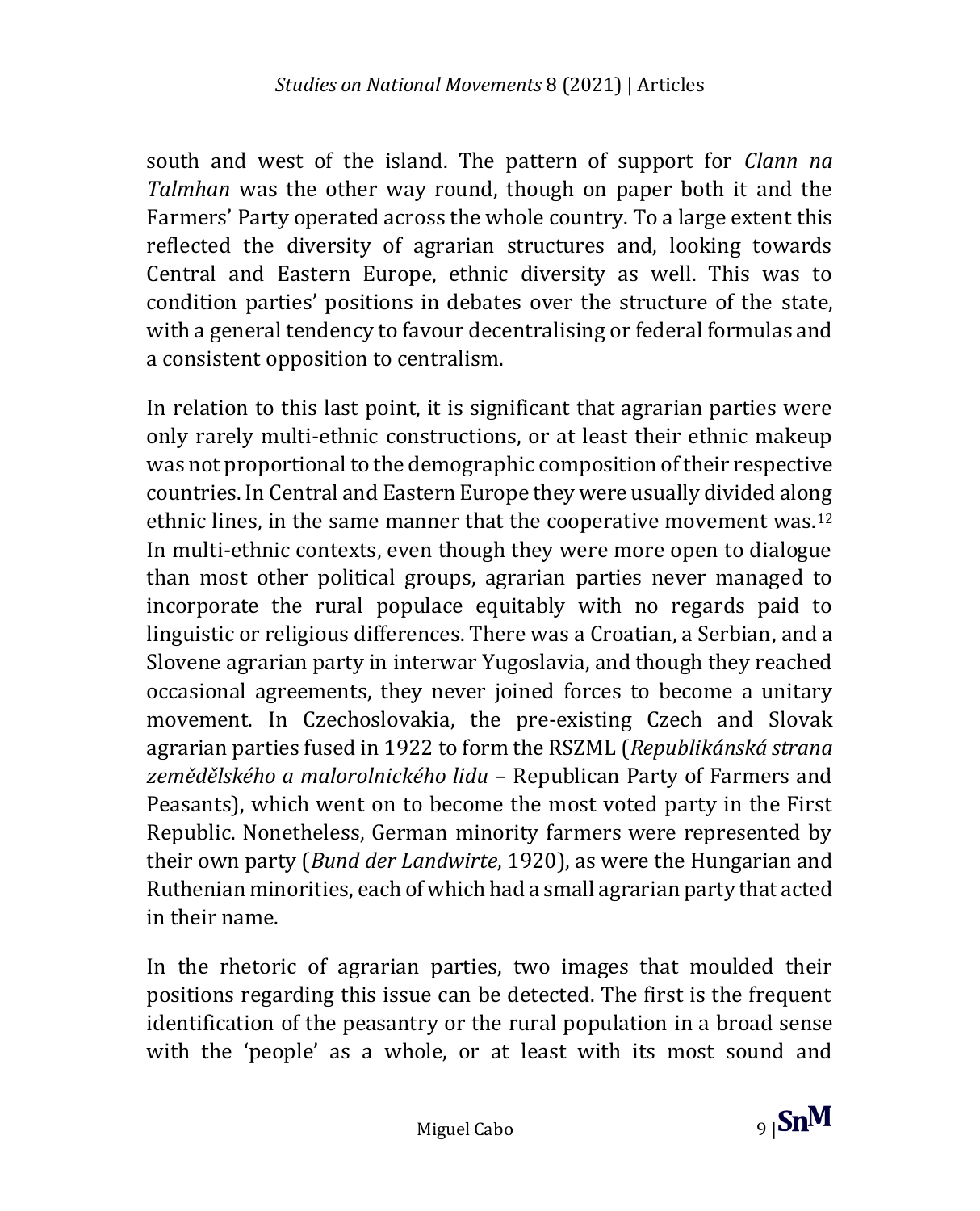representative part. The Croatian HSS leader Vladko Maček (1879-1964) could thus exalt Ante Radič, founder of the party along with his brother Stiepan, attributing to him the 'merit [...] of having been the first to declare that the Croatian people and the Croatian peasantry are one and the same, which means that if a political struggle is to be successful, it must count upon the organised majority of the nation of Croatia', whereas all remaining social groups had servilely adopted the ideas and mentalities of other peoples.<sup>13</sup> Such a metonym was not infrequent, most notably wherever a strong anti-urban sentiment reared its head, like in Bulgaria. Absentee large landowners, the working class, and civil servants were symbolically excluded from the national community because they were contaminated by foreign influences and, on top of that, were considered parasites that fed off the true generators of wealth, i.e. the agricultural sector. This metonym could pave the way to a populist rhetoric and grand claims of speaking for the nation as a whole. As is logical, this was easier to achieve in places where the peasantry represented a majority of the population, which was still common in the twenties and thirties. An expression of this is the fact that sometimes these parties would call themselves *popular* parties, with no allusion to their peasant, rural or agrarian character, since it was understood that *people* meant countryside. So, when in 1931 three Polish agrarian parties came together in a singular formation, the name chosen was *Stronnictwo Ludowe* (SL), People's Party, without it being seen as necessary to clarify who exactly constituted the 'people'. When it came to the *Bǎlgarski Zemedelski Naroden Sǎjuz*, Bulgarian Popular Agrarian Union, the name even sounded reiterative.

The other image is a metaphor. Agrarian parties were distinct from the parties of liberal and conservative notables that had dominated the political scene as mass parties in most of Europe up until the Great War. This was principally due to their links with cooperatives, and additionally associations for women, agricultural technicians, students,

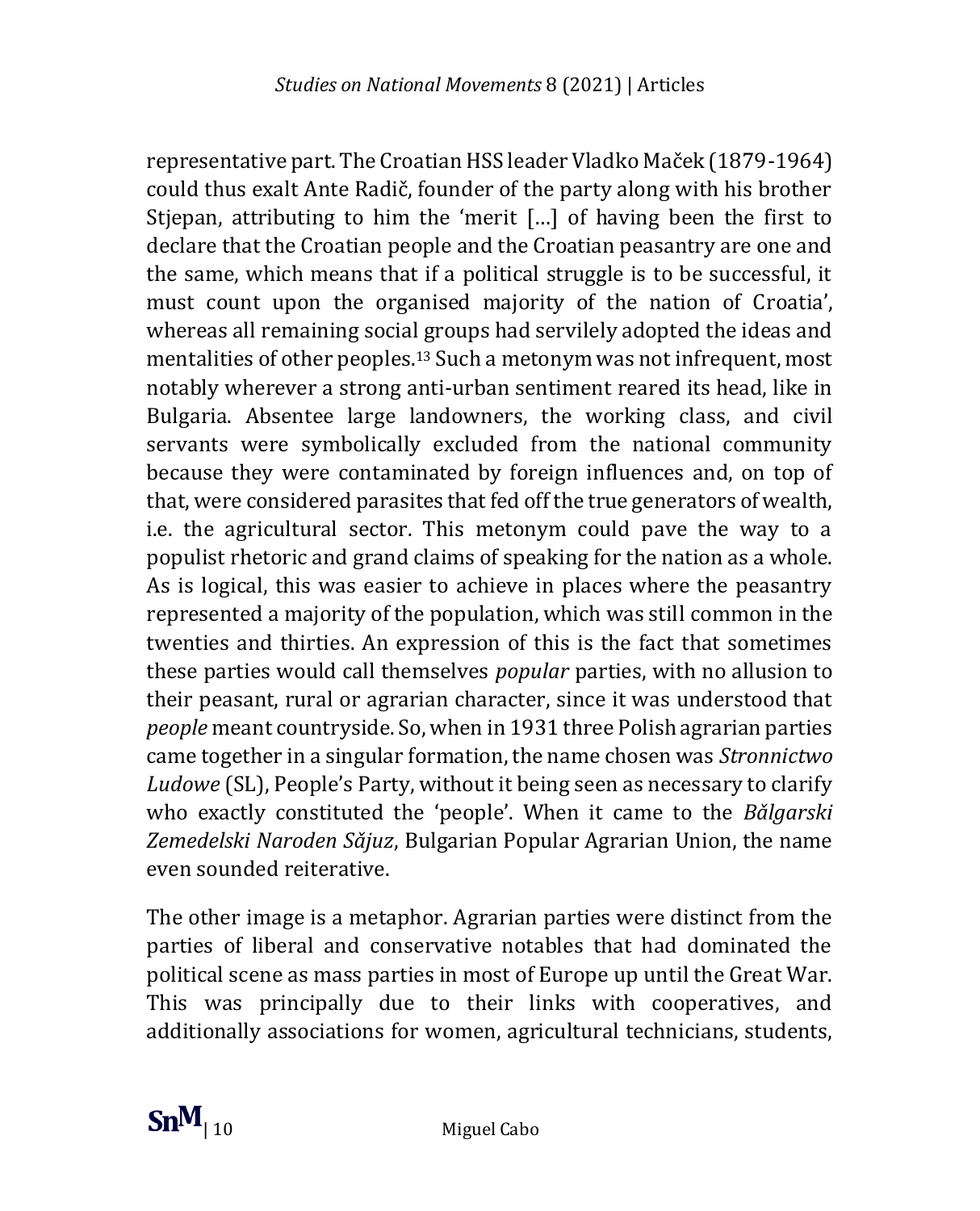sport or cultural organisations, as well as local and national press outlets. Such connections with civil society gave them a solid foundation, a source of future party leaders and, in periods of repression, a place of refuge where members could await a return to normality. In the most consolidated parties, party members and voters strengthened these links through day-to-day activities like selling their products in a cooperative, reading a particular newspaper or participating in common leisure pursuits. These quotidian associations recreated Benedict Anderson's 'imagined communities' by offering a channel through which the desired agrarian national community could be embodied.<sup>14</sup> The local community as a metaphor for the national community, as theorised by Anderson, here manifested itself in a way that was far more direct and noticeable than what can usually be observed.

## **Agrarian Parties, National Matters: Some Patterns**

When examining dozens of parties along the length and breadth of the continent, each with its own idiosyncrasies, and their interactions with an issue as complex as the national question, the debates around which varied from country to country, it becomes necessary to attempt some degree of classification. Greater clarity is gained by doing this, though with a trade-off in the form of simplification.

Four conditioning factors and three state models define the system of classification. The former are:

a) The percentage of the active agrarian population in a given country

b) The distribution of land ownership and the dominant modes of access to landed property for farmers

c) The relative strength of the agrarian party in electoral terms

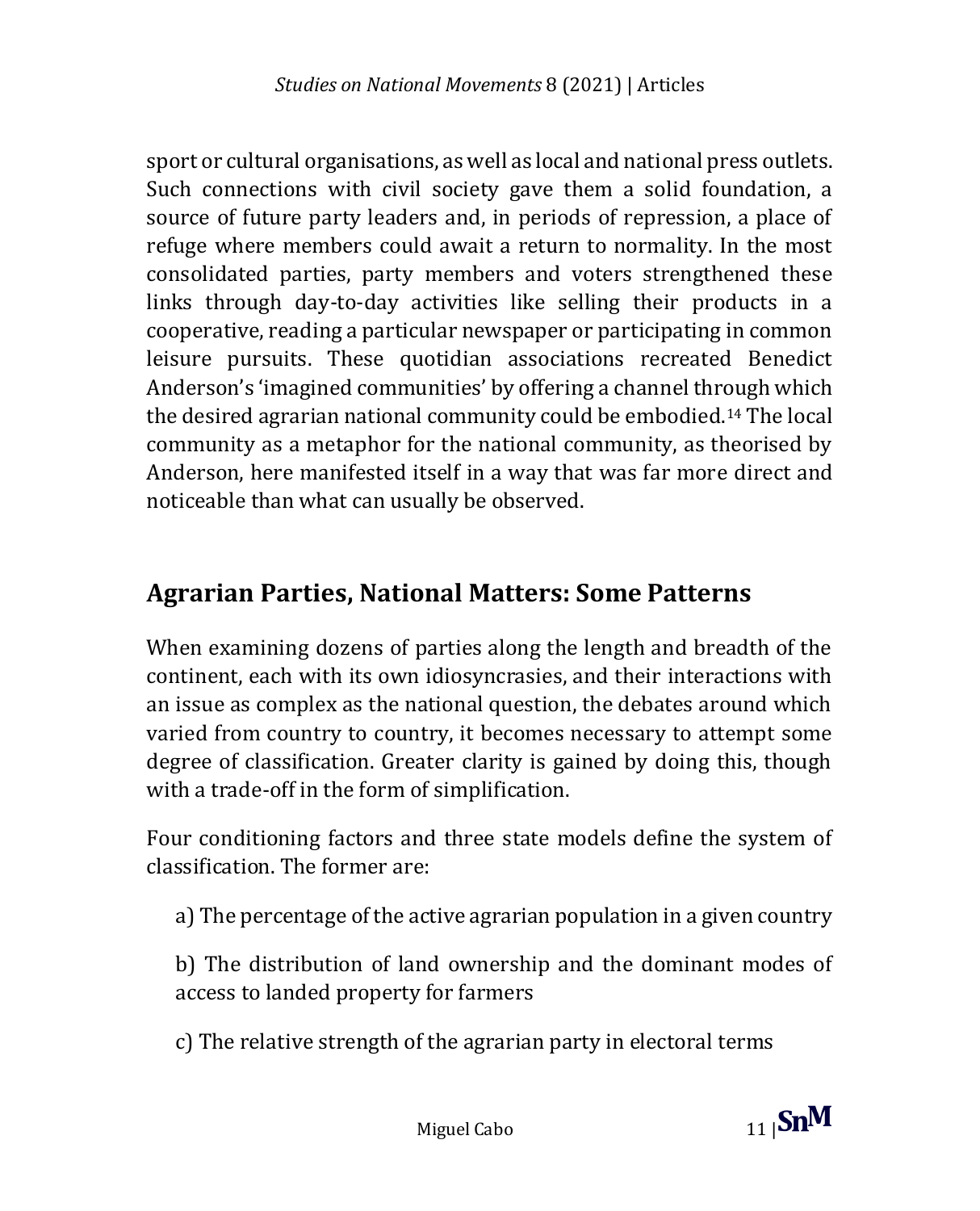d) How far national identity is questioned or debated at the state level

The three state models would be: a) countries where national identity is unquestioned, b) countries where national identity is questioned and the agrarian party aligns with an ethnic minority, and c) the same, but agrarian parties represent the interests of the majority group. In those countries where national identity is not an object of debate, agrarian parties assume said national identity as their own but work to integrate elements of their particular worldview into it. Their success depends on their electoral weight and that of the local agrarian population, among other things. Historically, this strategy did not exert a destabilising influence because in general nationalisms had a strong rural component to them, so agrarian revindications were no more than a question of emphasis. In countries where they represented specific areas with a differentiated regional character, they leaned towards regionalist positions, but in the sense of a 'regional pride' that would ultimately reinforce national identity.<sup>15</sup>

The French, Danish and Bulgarian cases are illustrative. The *Parti Agraire et Paysan Français* was founded in 1927 and was able to feed upon the malcontent caused by the Great Depression and the perceived disinterest of the Third Republic's governments towards agrarian groups in relation to other sectors of society. It directly criticised the flaws of the regime and promoted decentralising and corporativist reform.<sup>16</sup> Its activities peaked around 1936 but soon after the death of its founder, the journalist Fleurant Agricola, it was split by personalisms and political alliances, particularly the clash between supporters and detractors of collaborating with Henri Dorgères' more radical *Comités de Défense Paysanne*. <sup>17</sup> Symbolically, the PAPF's flag consisted of a green background with the tricolour to the top left; the PAPF touted its French patriotism but insisted on placing the contributions of the rural world in the foreground. As such, Fleurant Agricola revindicated 1789 as a

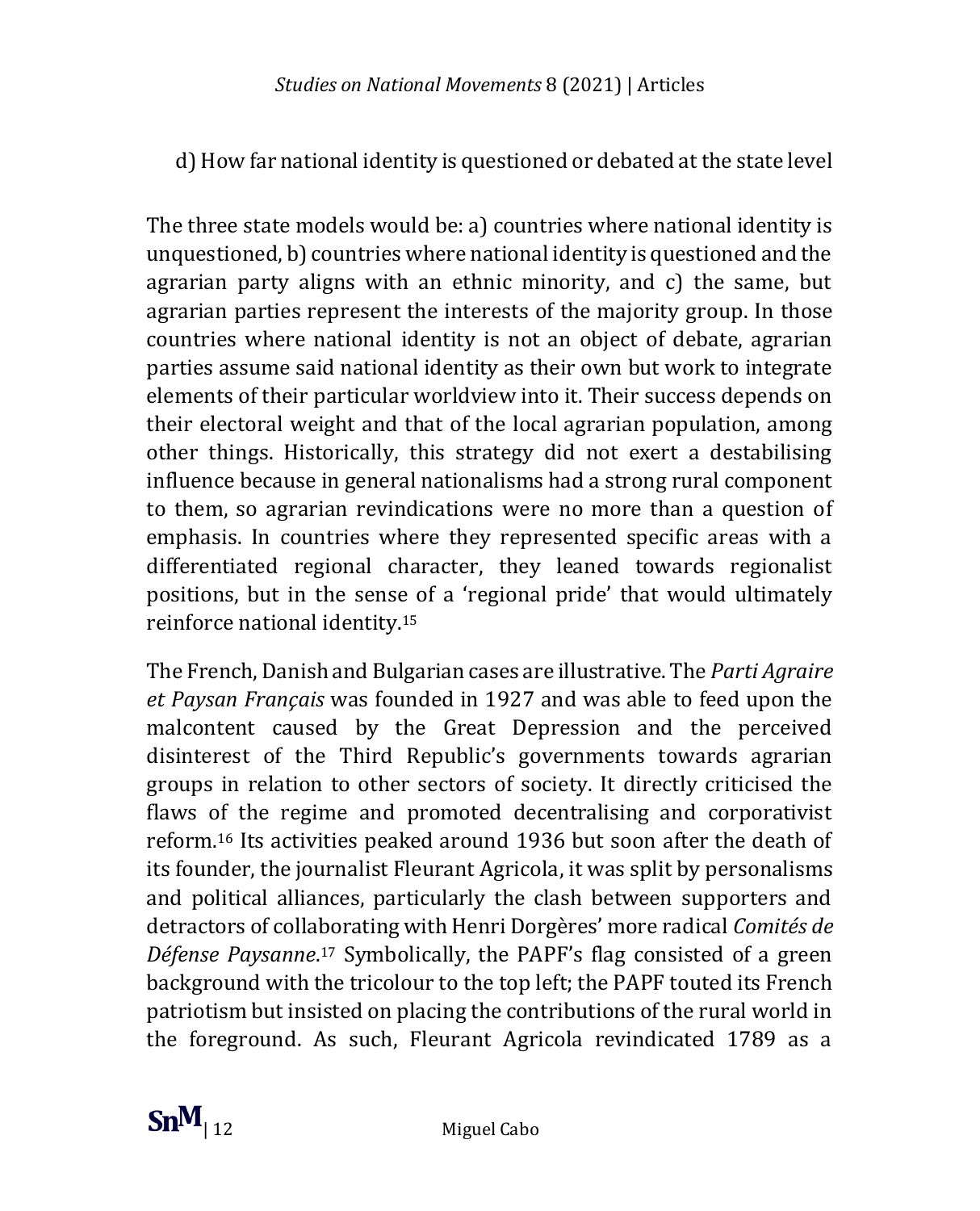peasants' revolution, 'which thanks to the energy of its peasants had brought ideas of liberty to the whole world'. <sup>18</sup> In each party congress, a wreath was laid beside the monument to the fallen in the First World War as a reminder that it had been the peasantry who had made up the majority of casualties and shown the most striking loyalty to the fatherland.<sup>19</sup> The backing of agrarian sectors that was demanded from the state was based on the idea that the most authentic expression of French identity was to be found in villages, as well as the fact that national produce would prove fundamental for national self-sufficiency in the event of another war.

The Danish *Venstre* could be considered a success story in this category, with the difference that the reformulation of national identity happened before its creation but then worked to the party's benefit. After Denmark's defeat in the Second Schleswig War in 1864 and the consequent shrinking of its territory, the country was forced to carry out a revision of its history and values that was underpinned by pastor N.F.S. Grundtvig's movement of religious reform.<sup>20</sup> Starting in 1888, the *Venstre* became the political expression of popular schools, the cooperative movement, and pro-peasant historical and cultural revisionism in the wake of the failures of the bourgeoisie and traditional elites. Afterwards, it managed to hold a significant level of political influence even as the active agrarian population progressively declined.<sup>21</sup>

Most agrarian parties were of a small or medium size and so were never well positioned to impose the entirety of their interpretation of a dominant national identity upon the rest of the population. The most they could aspire to was for rural values to be given the level of recognition they deserved within said identity, or what the party judged to be the level they deserved. The situation would be completely distinct in a country where the peasantry still represented the majority of the population, meaning that their support would grant an agrarian party a

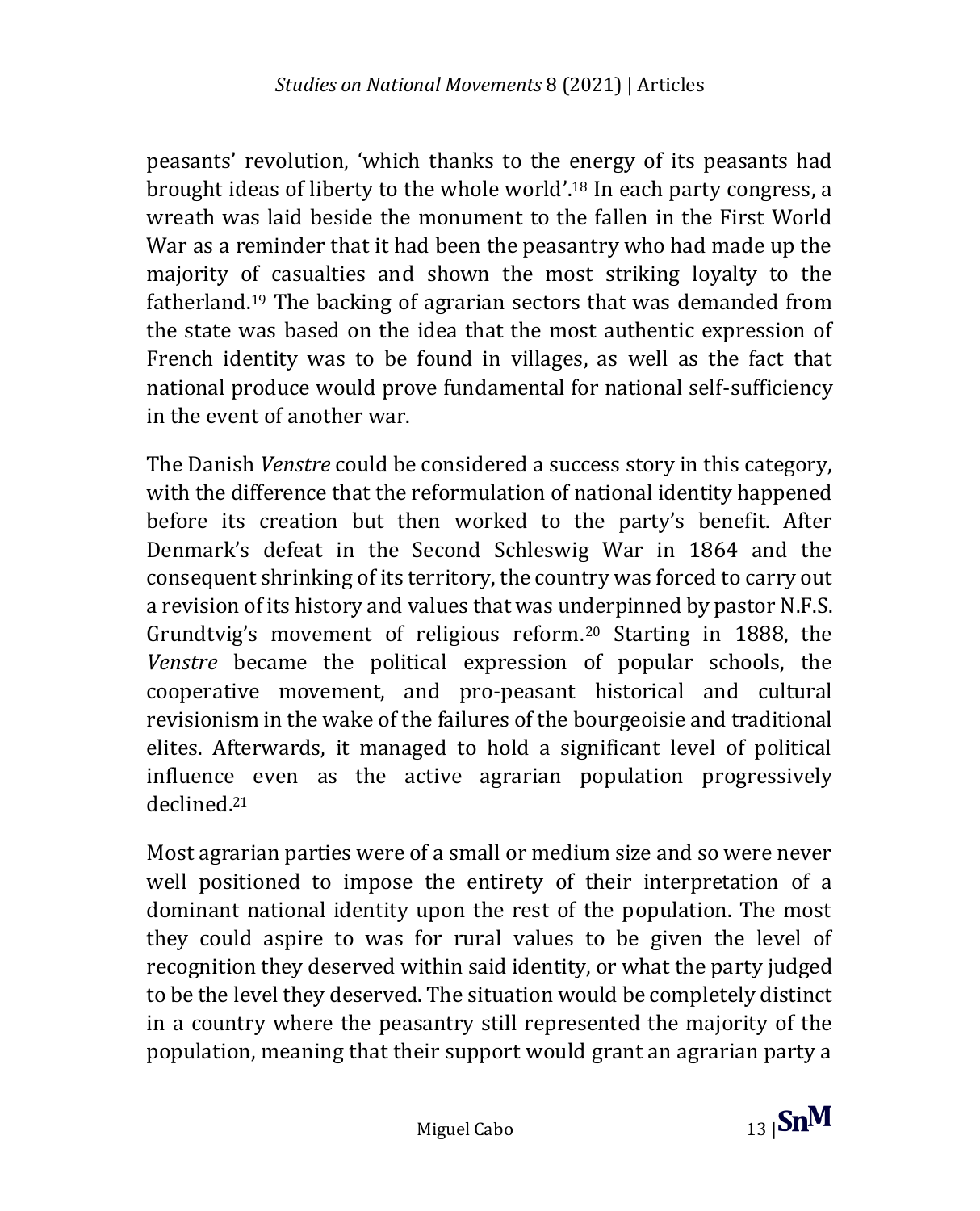parliamentary majority. Moreover, this is not a hypothetical scenario because it is exactly what occurred in Bulgaria between 1919 and 1923. In the chaos of humiliating defeat, territorial losses and economic disaster that followed on the heels of the Great War, the charismatic Alexandr Stamboliski's (1879-1923) Agrarian Union came into its own as an alternative to the disgraced traditional parties and monarchical power in a country where three quarters of the population lived off agriculture. In this case, the agrarian party in question did not intend to add nuances to the definition of national identity, but rather believed that its absolute majority in parliament would allow it to substantially remodel the definition and impose it on everyone else. For the duration of his 'agrarian dictatorship', as Western diplomats were wont to call it, Stamboliski clashed with multiple social and political groups over his revolutionary policies. Among other measures, his government enforced periods of mandatory labour to familiarise young people with the virtues of agricultural work. With rhetoric characterised by a style of antiintellectualism not unusual among agrarian politicians, Stamboliski also clashed with Sofia University over his plans to reform the Cyrillic alphabet to make it more accessible to the lower classes, which would facilitate his pro-literacy campaigns and indirectly increase mass participation in politics.<sup>22</sup> Whereas Bulgarian identity had been built on hostility towards Turks and Greeks as the *other*, Stamboliski headed a pacifistic foreign policy that meant renouncing ideas of revanchism, accepting the territorial losses enshrined in the Treaty of Neuilly, and making efforts to establish neighbourly relations with surrounding countries, including Yugoslavia in spite of the explosive Macedonian question. All of this led to the definition of national identity swinging away from ethnic elements towards civic ones, for which reason the Agrarian Union's programme recognised the need to respect minorities (Greeks, Jews, Turks…) and their right to schooling in their own languages.<sup>23</sup> The caveat was that these civic values were founded upon an extreme pro-rural ideology, a worldview theorised by Stamboliski

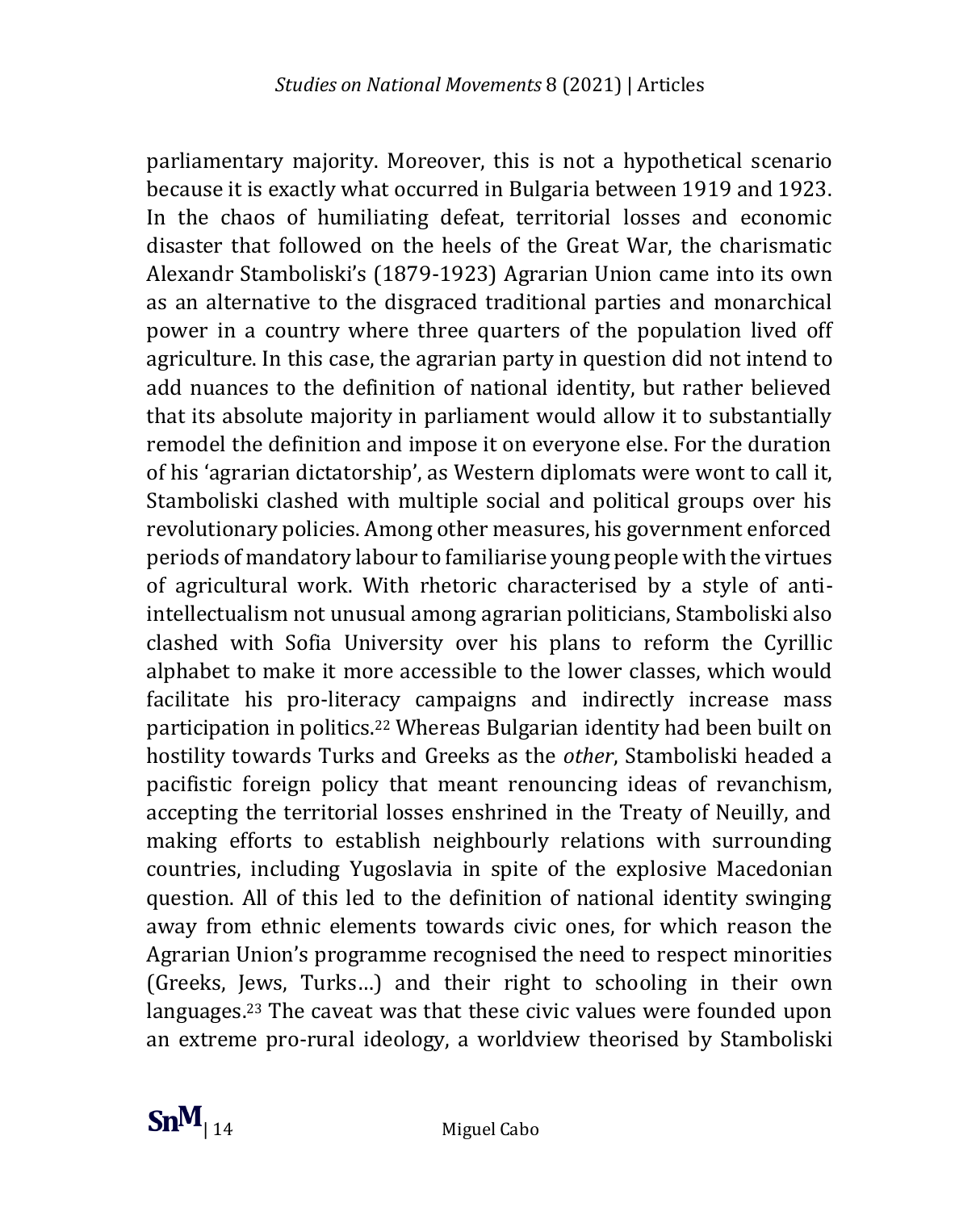himself according to which humanity was not stratified by class as Marxists claimed, but split into professional or corporative groups, among whom those who worked the land were the essential and indispensable caste upon which everyone else depended. Stamboliski's attempt to remodel Bulgarian society from top to bottom ended when a multi-sector coalition was formed against him by the crown. In 1923, a bloody coup put an end both to his government and his life.

In those countries where national identity was contested, two possibilities were open. Firstly, an agrarian party might identity with one of the minorities within that state. If such a party managed to gain a predominant position in its zone of influence, then it would become something very similar to a nationalist party, as was the case of the Croatian Peasants' Party (*Hrvatska seljačka stranka*, HSS), which displaced all other Croatian parties. Despite enjoying only minor electoral success prior to 1918, the HSS was the most-voted formation from that year onwards, becoming the paladin not only of the Croatian peasanty but of all Croatians in the struggle against Belgradian centralism, the overwhelming presence of Serbs in state apparatus, fiscal aggrievements etc. It oscillated somewhat when it came to specific issues, but its acceptation of the political system always hinged upon the adoption of federal structures as a bare minimum. <sup>24</sup> In any case, the most significant point here is that Belgrade perceived Stjepan Radić not to be the leader of the Croatian peasantry, but the supreme representative of Croatians across the board. And this was true regardless of whether it entailed repression (Radić endured several stretches of prison time for not obeying the Constitution of 1920) or negotiation, such as when the Radical Party agreed to form a coalition government with him in 1925.

The programmes of agrarian parties that represented the dominant group in multi-ethnic states tended to be less nationalistic in their policies than other parties. Furthermore, it is worth pointing out that they proved themselves capable of reaching agreements with parties

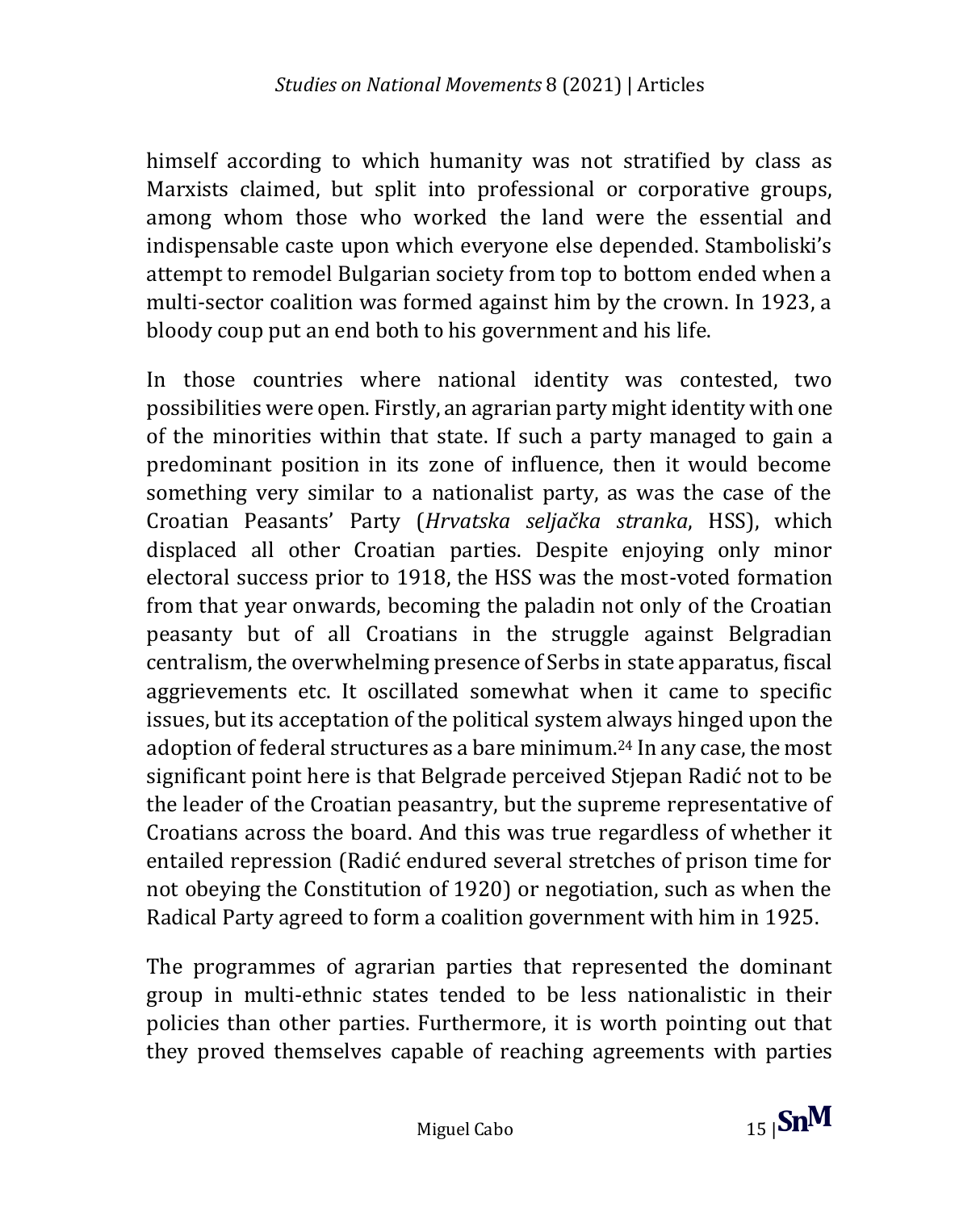that represented minorities, in particular, though not exclusively, other agrarian parties with which they might share a good portion of their social and economic proposals. The most obvious example is the Czechoslovakian Agrarian Party, with representation in all the governments of the First Republic and almost constant control over the post of prime minister. It was this party, or more exactly its leader Antonín Švehla, that orchestrated the entry of German minority parties into the coalition government of 1926. This was a brave step towards the integration of this minority into the new state, yet the process would eventually break down with the economic crisis and the rise of the Sudeten German Party in the thirties.<sup>25</sup> Therefore, it is relevant that the agrarian party was the only one to oppose the expulsion of the German minority on the principle of collective guilt after Czechoslovakia was reconstituted in 1945.<sup>26</sup> Likewise, in Yugoslavia, the only Serbian party that was open to negotiating decentralising solutions and kept amiable relations with the Croatian peasants' party was its agrarian equivalent, the *Zemljoradnička stranka*. <sup>27</sup> These experiences gave some credibility to Milan Hodža's (agrarian Slovak leader and Prime Minister of Czechoslovakia in 1935-38) claim that in interwar Central-Eastern Europe 'agrarian democracy' was the best path towards solving the minority problem".<sup>28</sup>

Just one year before the dismemberment of his country, the leader of the Czechoslovakian Agrarian Party, Rudolf Beran, proclaimed in the daily organ of his party that they were 'resolute nationalists', but open to peaceful agreements both internationally and nationally regarding minorities. After invoking the usual chants to peasants as the most patriot class because they tilled the land, felt a personal connection to it, and fed the rest of the population, Beran assured that peasants would guarantee the survival of the state. That was not to be, scarcely a year later Beran was the PM of the Second Czechoslovakian republic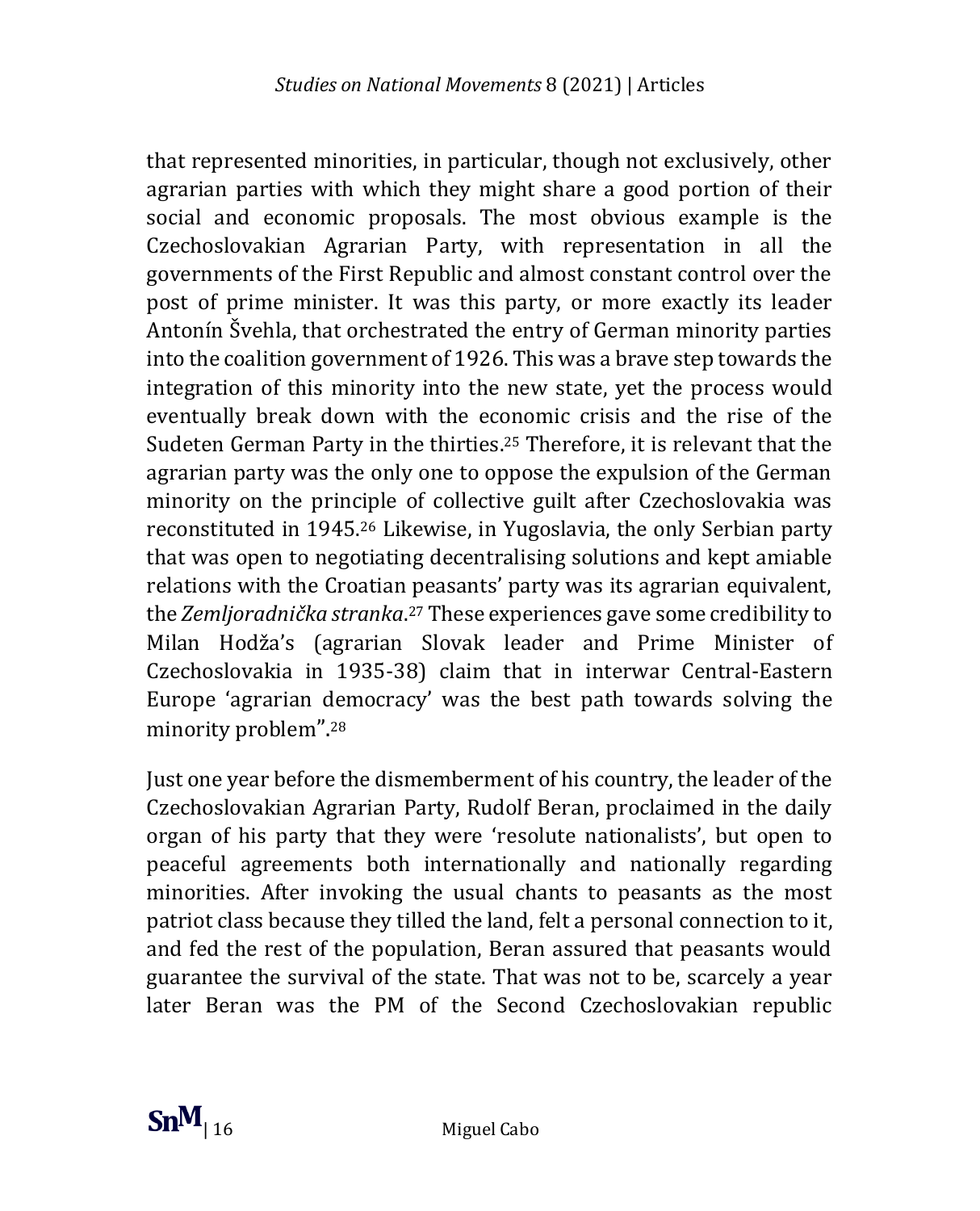immolated in the Munich agreement, as a symbol of the limits of agrarian parties in the broad scenario of *Realpolitik* in the 1930s.<sup>29</sup>

## **Conclusions**

Nationalism was not a part of what may be called the true nucleus of agrarian parties' ideology. Studying the circumstances of their creation, it can be appreciated that these parties were born either as an emanation of pre-existing associative movements or as splinter parties of already established formations whenever it became apparent to wide social sectors that their interests were not well represented by them. In fact, at many points along their trajectories, agrarian parties were accused of only servicing the practical concerns of their voters without professing any solid ideals and principles. As such, they were able to deal with parties of differing ideologies in exchange for concessions (the lowering of taxes, tariffs on imports, systems to guarantee minimum prices for agrarian produce…), all of which was the worst kind of political horsetrading in the eyes of their detractors. Another interpretation is that these parties became a factor of stability in the convulsive Europe of the interwar years because they facilitated the consolidation of coalition governments, although that is not the topic studied here.

Even if the national question was not decisively present, changes in the situation could lend it more weight later on and turn it into a priority. This happened in those regions where there was notable ethnic opposition between landowners and peasants, such as in Estonia.<sup>30</sup> Alternatively, a party's success could lead it to monopolise the votes of a certain minority within a state and transform itself into that minority's maximum interlocutor with the holders of power, like the previously cited Croatian HSS. In this sense, it seems reasonable to second Alex Toshkov when he writes of the 'contingency of national expression' for

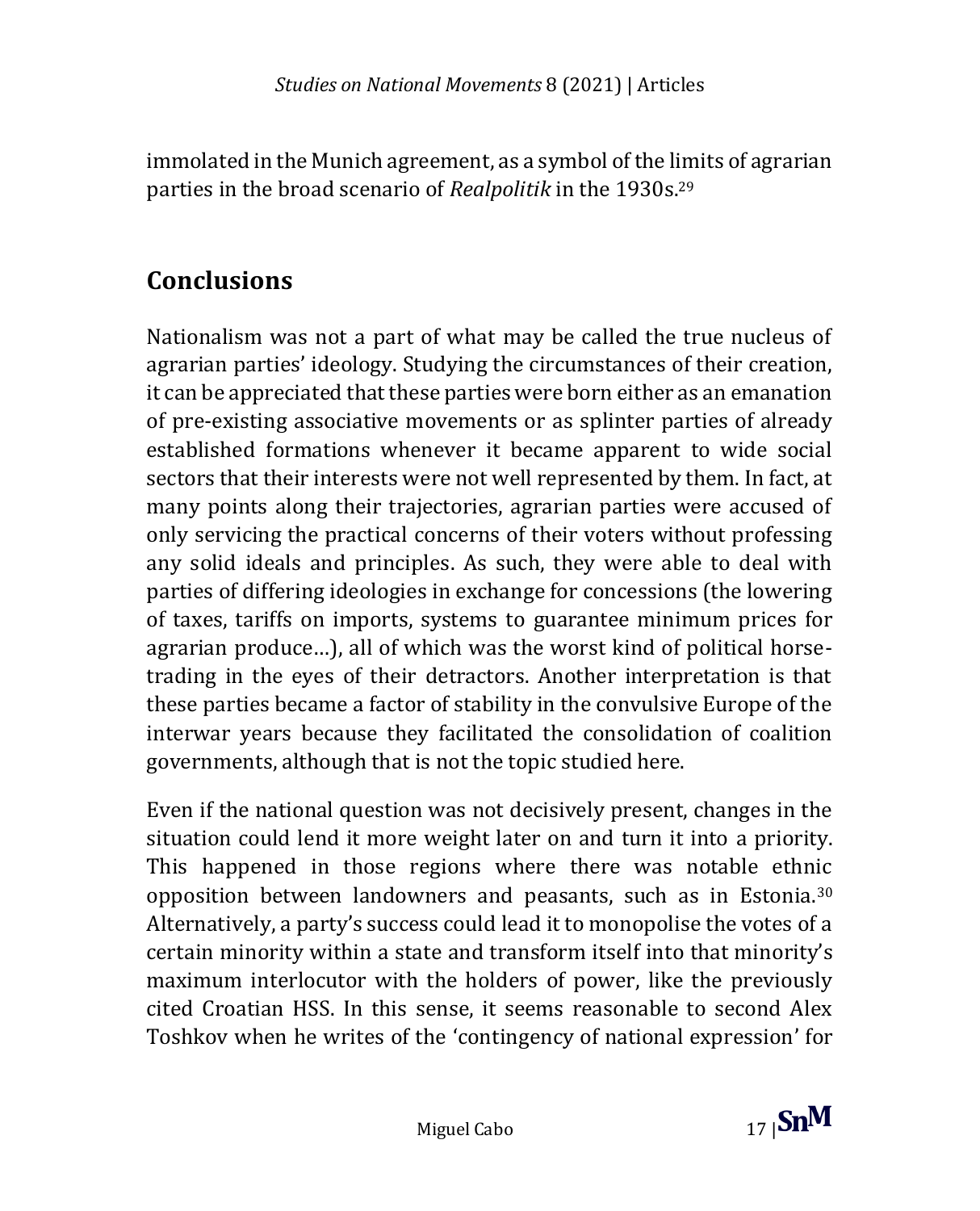these parties, which was not a part of their essence but did manifest itself with greater or lesser intensity according to the context.<sup>31</sup> In multi-ethnic societies, and few societies in Europe were not multi-ethnic at least to some extent, the land question, for example, unavoidably became intertwined with the national one. In the proposals for agrarian reform that were made after the First World War, set down by agrarian parties in positions of government or supported by them from the benches of the opposition, ethnic factors counted as much as or more than economic factors, so that selected groups were favoured (generally to the detriment of Hungarians and Germans) in the expropriation of property and the apportioning of settlers. The justification for this lay in the avenging of ostensible historical grievances and the creation of a peasantry that identified with the new nation-states born from the ashes of fallen empires, since it was these nation-states to which they owed their access to the land.<sup>32</sup>

Another important question is what constituted the idea of nation that to a greater or lesser extent these parties disseminated. Making use of the ethnic/civic dichotomy, though this has been criticised, at first glance it appears that ethnic elements were clearly dominant given that the cultural expressions emanating from agrarian parties extolled folklore, traditional know-how etc.<sup>33</sup> Both the agrarian party press and writers who were sympathetic to their cause favoured a costumbrista style of literature that focussed on the countryside or on historical events in which rural folk virtues (patriotism, frugality, solidarity, ingenuity...) could be highlighted. Nevertheless, the praxis of agrarian parties did introduce civic elements via their defence of parliamentarism, universal suffrage (for women and men), clean elections, the fortifying of civil society through associationism… all of which in many countries meant making the jump from liberalism to democracy. In this way they made a considerable contribution towards opening up spaces for civic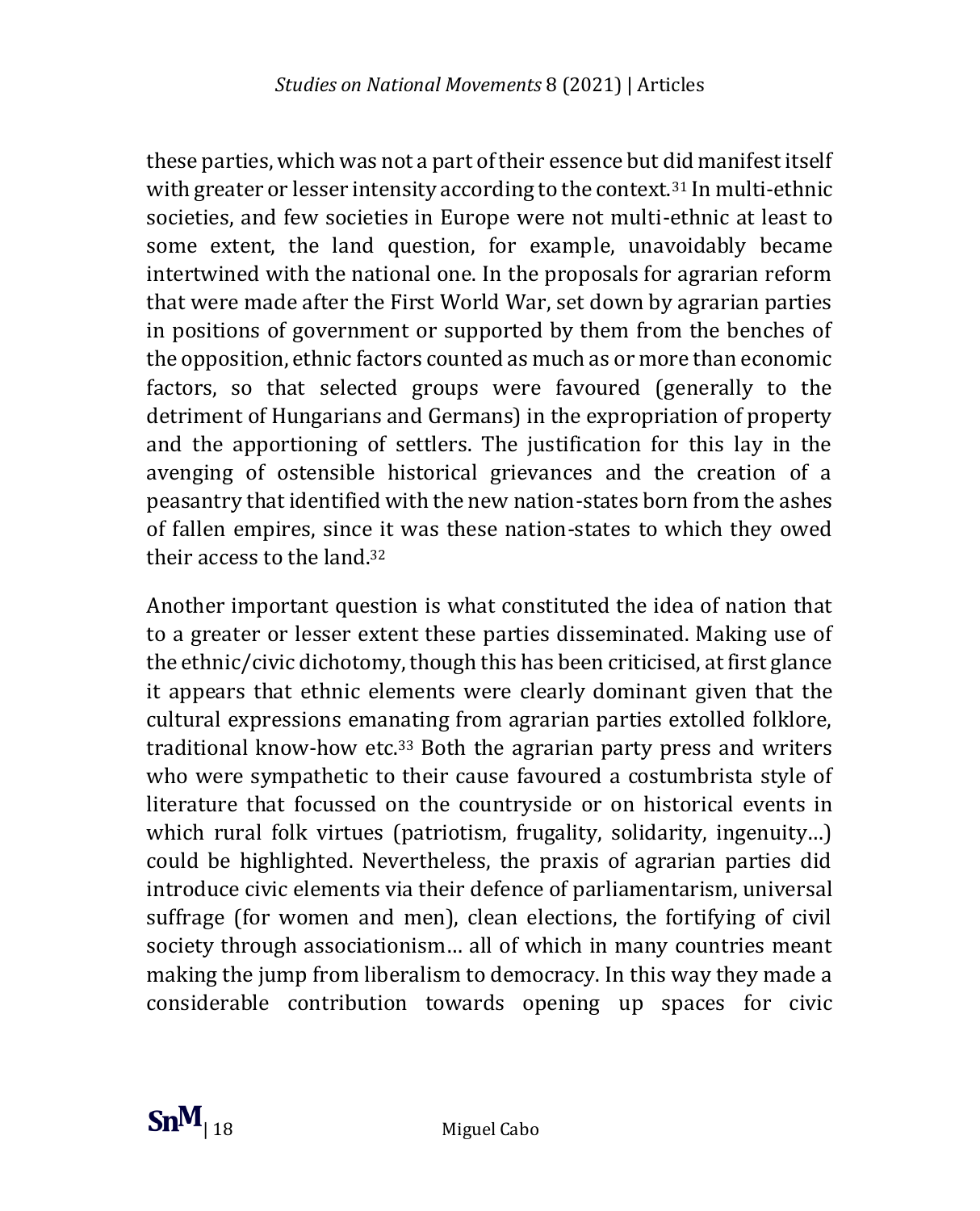participation and citizens' mobilisation, thus indirectly fomenting nation-building processes.

It could be argued that the aforementioned initiatives were carried out on the assumption that the weight of the rural population in the electorate as a whole would affect a country's society, culture, and politics at all levels. Stamboliski's Bulgaria was the place where this ambition came closest to being realised. Through the reproduction of a national identity tailored to fit the interests of the peasantry and with which they could easily feel identified, agrarian parties (especially in Central-Eastern Europe) helped to erode the phenomenon of 'national indifference' that disproportionately affected the rural masses.<sup>34</sup>

The ability of agrarian parties to pivot towards openly nationalist positions under determined circumstances was to be confirmed in the immediate aftermath of the Second World War. During the brief transition between the retreat of the Axis armies and the imposition of communist regimes in the Soviet sphere of influence, agrarian parties adopted a new role in representing a firm obstacle to the communists' seizure of power because they managed to attract electoral backing that went beyond their natural base of support. This was achieved precisely by agglutinating nationalist, anti-Russian sentiment and the votes of many Poles, Hungarians, Romanians or Bulgarians who had little or nothing to do with the countryside and agriculture.<sup>35</sup>

A consistent trait among agrarian parties was their approach to foreign policy, based on pacificism and the building of confederal structures in preparation for a hypothetical European confederation.<sup>36</sup> And though that could sound like mere rhetoric, there is factual evidence to demonstrate that this was not the case. Agrarian parties opposed their countries' military adventures whenever feasible, just as they did with the non-negotiated reshuffling of borders. Stamboliski stands out once again as the most obvious paradigm of such convictions, although it is

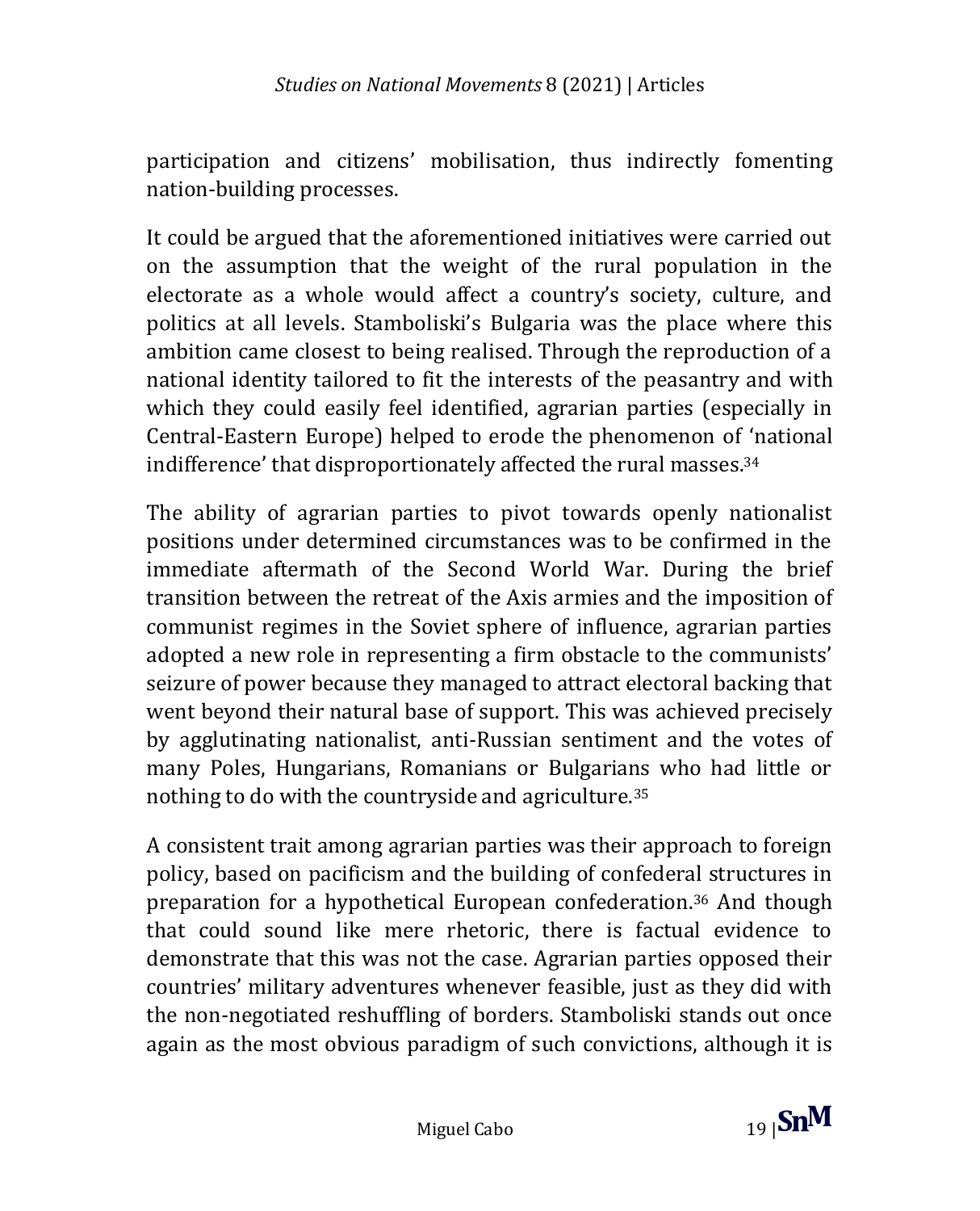also worth mentioning some agrarian parties that worked together despite the tense relations that existed between their countries, like the cooperation between Bulgarians and Serbs or Poles and Czechoslovakians.

Diverse supranational schemes were managed through rural organisations, both in the interwar years and among exiles during the Second World War, although the division of Europe after Yalta and Potsdam doomed them to be little more than empty gestures. The Prague Green International was represented in several Europeanist projects, such as Coudenhove-Kalergi's Paneuropean Union, as well as multiple international organisations with or without ties to the League of Nations (the International Labour Organisation, the International Institute of Agriculture etc.). Europeanism was built on the notion, which can often be seen in contemporary speeches and publications, that peasants had a great deal in common and instinctively understood each other regardless of how many borders divided them, and as such it was necessary to reject war and xenophobia.<sup>37</sup> From a national perspective, this is certainly one of the most constructive facets of these parties. Lastly, as a general consideration, it can be recalled that agrarian parties did not promote the authoritarian nationalist regimes that proliferated in interwar Europe, but rather were victims of repression under them.

The balance is less favourable on other points, such as the abovementioned difficulties in reflecting states' multi-ethnic composition within party membership and voter bases, and the persistence of an antisemitic streak which rose to the surface when Jews were singled out as middlemen or, in certain periods, because of their supposed communist ties. This antisemitism reflected the general attitudes of the population and the cooperative movement in many countries, and its manifestations were less virulent that in most other parties, but it was cause for concern regardless, and even when it found no expression in the upper echelons of a party, it could still be detected

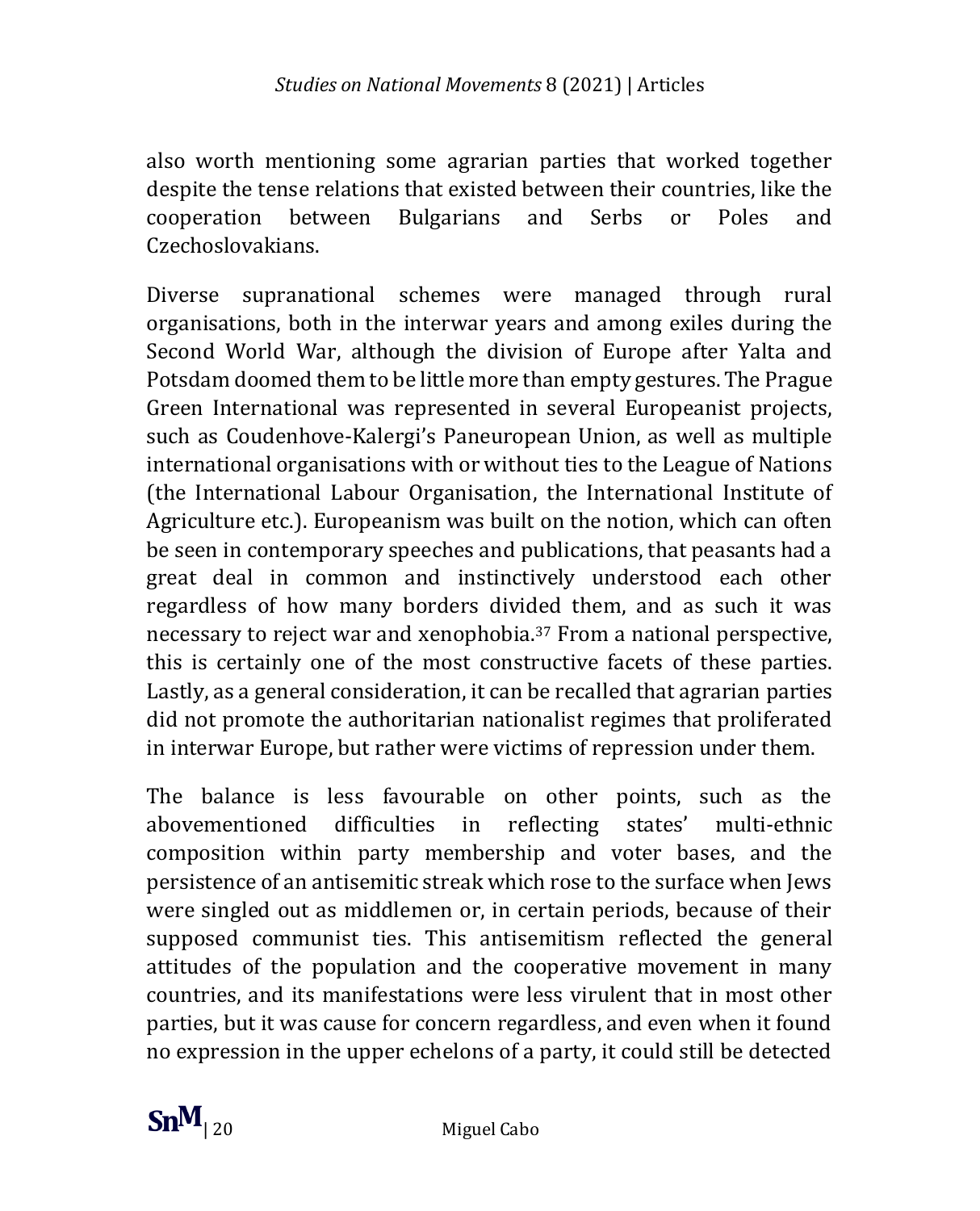at a grassroots level and among local party committees.<sup>38</sup> The Austrian *Landbund* was probably the agrarian party in which antisemitism was more acute, within the context of a programme based on enmity against Vienna, hostility against the Socialdemocrats with a strong antisemitic tint and unification with Germany.<sup>39</sup> However, even the *Landbund* was first and above anything else a party focused on the representation of agrarian producers and national issues, and the former was the priority for example when establishing alliances with other parties and determining its attitude towards governments. Its appeal was however limited by the fact that the Christian Social Party of Engelbert Dollfuss (who himself had a background as agrarian activist) managed to establish a solid link with agrarian associations.

All things considered, in a historical context in which the worst excesses of nationalism led to widespread intolerance and violence, the nationalist strain that ran through agrarian parties was far from being the most toxic. It therefore appears that Tom Nairn's equating of ethnic nationalism with peasant values and violent conflicts cannot be sustained.<sup>40</sup> There may be more truth to the Slovak agrarian politician Milan Hodža's words when he said that if agrarians were nationalists, by all accounts theirs would be a 'quiet nationalism', although further research and a more systematic comparison of case-studies is required. 41 'Quiet nationalism' seems promising as a concept and it could be applied to most of the agrarian parties but not necessarily all the time. In order to be useful as an analytical tool, it should be refined in academic terms. To sum it up, it would imply tolerance towards ethnic minorities, a pacifist approach to redefining borders and foreign policy and a combination of civic and ethnic elements when defining national identities. A sample of parties under different circumstances (in power or in opposition, governing alone or in coalition with other forces, representing minorities or ethnic majority groups and so one) would allow to test the suitability of the hypotheses proposed in this article.

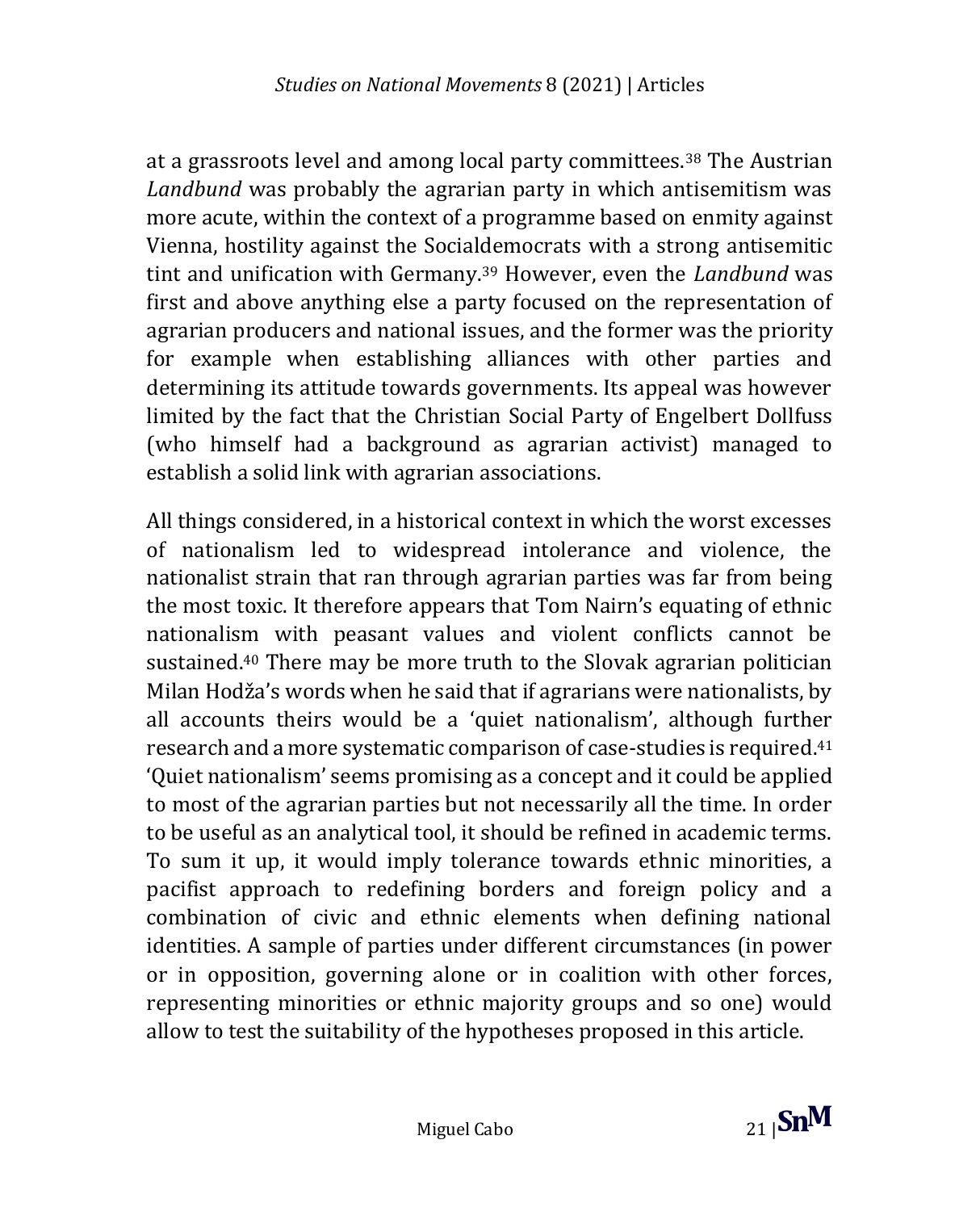### **Endnotes**

<sup>1</sup> University of Santiago de Compostela (Galicia, Spain), Histagra research group (GI-1657)[. miguel.cabo@usc.es](mailto:miguel.cabo@usc.es) [https://orcid.org/0000-0002-8099-3895.](https://orcid.org/0000-0002-8099-3895) I am thankful for the suggestions of both internal and external reviewers. Translated by Philip Webb

<sup>2</sup> The term 'golden age' is taken from A. Toshkov, *Agrarianism as Modernity in 20th-Century Europe. The Golden Age of the Peasantry* (London, 2019). For recent works on this topic, R. Bideleux, 'The Peasantries and Peasant Parties of Interwar East Central Europe', in: S.P. Ramet, (ed.), *Interwar East Central Europe, 1918-1941. The Failure of Democracy-building. The Fate of Minorities* (London, 2020), 281-331 and M. Cabo, 'Agrarian parties in Europe prior to 1945 and Beyond', in: L. Van Molle, L. Brassart, C. Marache & J. Pan-Montojo (eds.), *Making Politics in the European Countryside, from the 1780s to the 1930s* (Turnhout, 2021). The classic study is that of H. Gollwitzer, (ed.), *Europäische Bauernparteien im 20.Jahrhundert* (Stuttgart, 1977).

<sup>3</sup> R. Daskalov & D. Mishkova, *Entangled Histories of the Balkans. Volume Two: Transfers of Political Ideologies and Institutions* (Leiden, 2014), 350-352.

<sup>4</sup> The main absences were the Hungarian and Nordic parties (apart from the Finnish one). Initially, the project had a clear pan-Slavic component which was to be diluted as time went on. For works on the Green International, H. Haushofer, 'Die internationale Organisation der Bauernparteien', in: H. Gollwitzer (ed.), *Europäische Bauernparteien im 20.Jahrhundert*, (Stuttgart, 1977), 668-690; E. Kubů & J. Šouša, 'Sen o slovanské agrární spolupráci. (Antonín Švehla - ideový a organizační tvůrce Mezinárodního agrárního bureau)', in: *Agrární strany ve vládních a samosprávných strukturách mezi světovými válkami* (Uherské Hradiště, 2008), 35-41.

<sup>5</sup> G.M. Dimitrov, 'Agrarianism', in: F. Gross (ed.), *European Ideologies, a Survey of 20th Century Political Ideas* (New York, 1948), 396.

<sup>6</sup> D. Mitrany, *Marx against the Peasant: A Study in Social Dogmatism* (Chapel Hill, 1951).

<sup>7</sup> S.M. Lipset & S. Rokkan (eds.), *Party Systems and Voter Alignments: Crossnational Perspectives* (New York, 1967). Another issue is that in some countries

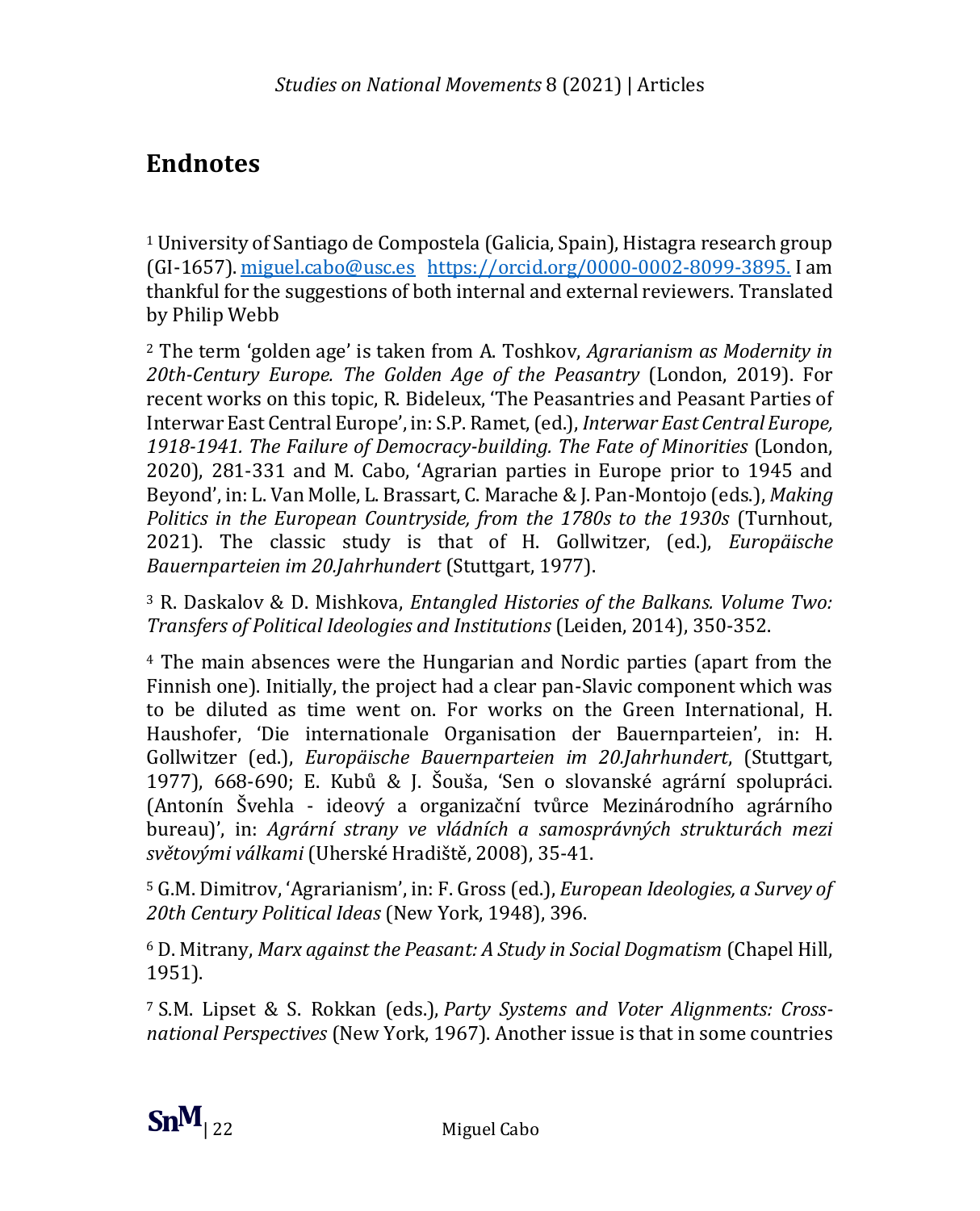the opposition between centre and periphery, Church and State or capital and labour might overlap, but the major cleavage was between city and country.

<sup>8</sup> L. Fernández Prieto & M. Cabo, 'Agrarian movements, the National Question, and Democracy in Europe, 1880-1945', in: X.M. Núñez Seixas (ed.), *The First World War and the Nationality Question in Europe* (Leiden, 2020), 226-290.

<sup>9</sup> 'Idée de l'agrarisme universel', in: *Bulletin du Bureau International Agricole* 1 (1923), 3-7. The same concept in Švehl, who thought Poles resisting the assimilation policies of Prussian governments a telling example, in Eduard Kubu & Jiri Sousa (eds.) *Rozmluvy s Antonínem Svehlou a o Svehlovi. Vzpomínky agrárnhího diplomata Karla Mecíre*, (Prague, 2018), 83-85.

<sup>10</sup> J. Rutaj, *Peasant International in Action* (London, 1948), 7.

<sup>11</sup> T. Varley, 'On the Road to Extinction: Agrarian Parties in Twentieth-Century Ireland', in: *Irish Political Studies* 25/4 (2010), 581-601.

<sup>12</sup> K. Lorenz (ed.), *Cooperatives in Ethnic Conflicts: Eastern Europe in the 19th and early 20th Century* (Berlin, 2006).

<sup>13</sup> 'Ante Radić Le Père du Mouvement Paysan Croate', in: *Bulletin Union Internationale Paysanne* 1 (1950), 7-8.

<sup>14</sup> B. Anderson, *Imagined communities: Reflections on the Origin and Spread of Nationalism* (London, 1987).

<sup>15</sup> J. Augusteijn & E. Storm (eds.), *Region and State in Nineteenth-Century Europe. Nation-Building, Regional Identities and Separation* (London, 2012).

<sup>16</sup> E. Lynch, 'Le parti agraire et paysan français, entre politique et manifestation', in: *Histoire et Sociétés Rurales*, 13 (2005), 54-65.

<sup>17</sup> On Dorgères, R.O. Paxton, *Le temps des chemises vertes. Révoltes paysannes et fascisme rural, 1923-1939* (Paris, 1996).

<sup>18</sup> *Bulletin du Bureau International Agraire* 1928-4, 262.

<sup>19</sup> The peasant-soldier myth was commonplace among other parties; E. Lynch, 'Les usages politiques du soldat laboureur: paysannerie et nation dans la France et l'Europe agrariennes 1880-1945', in: J.L. Mayaud & L. Raphael (eds.), *Histoire de l'Europe rurale contemporaine. Du village à l'État* (Paris, 2005), 332-349.

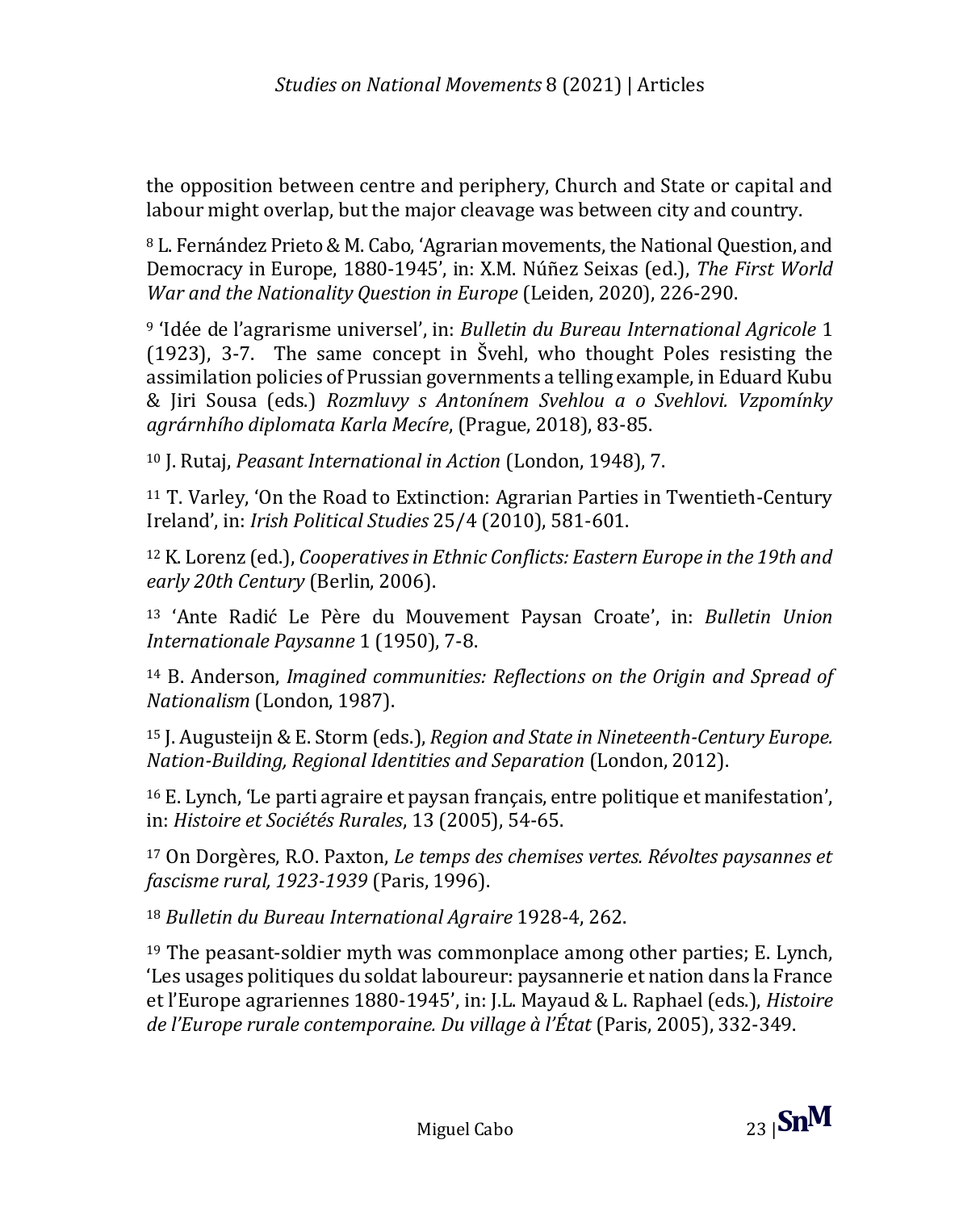<sup>20</sup> U. Østergård, 'Denmark: A Big Small State – The Peasant Roots of Danish Modernity', in: J.L. Campbell, J.A. Hall & O.K. Pedersen, *National Identity and the Varieties of Capitalism: The Danish Experience* (Ithaca, 2006), 53-98.

<sup>21</sup> G.A. Andersen & J.B. Jensen, 'The Danish Venstre: Liberal, Agrarian or Centrist?', in: D. Arter (ed.). *From Farmyard to City Square?: the Electoral Adaptation of the Nordic Agrarian Parties* (Ann Arbor, 2001), 96-131.

<sup>22</sup> J.D. Bell, *Peasants in Power: Alexander Stamboliski and the Bulgarian Agrarian National Union, 1899-1923* (Princeton, 1977). Toshkov, *Agrarianism*, 65.

<sup>23</sup> A. Stamboliski, *Œuvres choisies* (Sofia, 1981), 48-50.

<sup>24</sup> M. Biondich, *Stjepan Radic, the Croat Peasant Party, and the Politics of Mass Mobilization, 1904-1928* (Toronto, 2000).

<sup>25</sup> S. Sobieraj, *Die nationale Politik des Bundes der Landwirte in der Ersten Tschechoslowakischen Republik: Möglichkeiten und Grenzen der Verständigung zwischen Tschechen und Deutschen (1918-1929)* (Frankfurt am Main, 2002). It is significant that the Green International congress of 1929 entrusted the *Bund der Landwirte* with the presentation of a report on the national question, which concluded that pacts with agrarian parties at home and abroad were the first step towards its solution; *Neuer Morgen* 27/5/1929.

<sup>26</sup> Nevertheless, it did not have the opportunity to defend this position because it was immediately illegalised under an agreement between president Edvard Beneš and the communists. See for example the following editorial from the party's newspaper in exile, in which it is maintained that tolerance had been increasing during the First Republic thanks to the bridges laid by agrarian parties, 'Pomêr Republikánské strany na národním menšinám', in: *Agrární politika. List Čs. Republikánské Strany v Zahraničí*, 1/1/1954.

<sup>27</sup> I. Avakumovic, 'The Serb Peasant Party, 1919-1945', in; I. Volgyes (ed.), *The Peasantry of Eastern Europe* (N. York, 1979), 57-78.

<sup>28</sup> M. Hodža, *Články, reči, štúdie. IV Cesty Stredo-Evropskej agrárnej demokracie 1921-1931* (Prague, 1931), 276.

<sup>29</sup> *Venkov* (25-12-1937).

<sup>30</sup> A-M. Koll, 'Agrarianism and Ethnicity', in: H. Schultz & E. Kubů (eds.), *History and Culture of Economic Nationalism in East Central Europe* (Berlin, 2006), 141- 160; J. Eellend, 'Agrarianism and Modernization in Inter-War Eastern Europe',

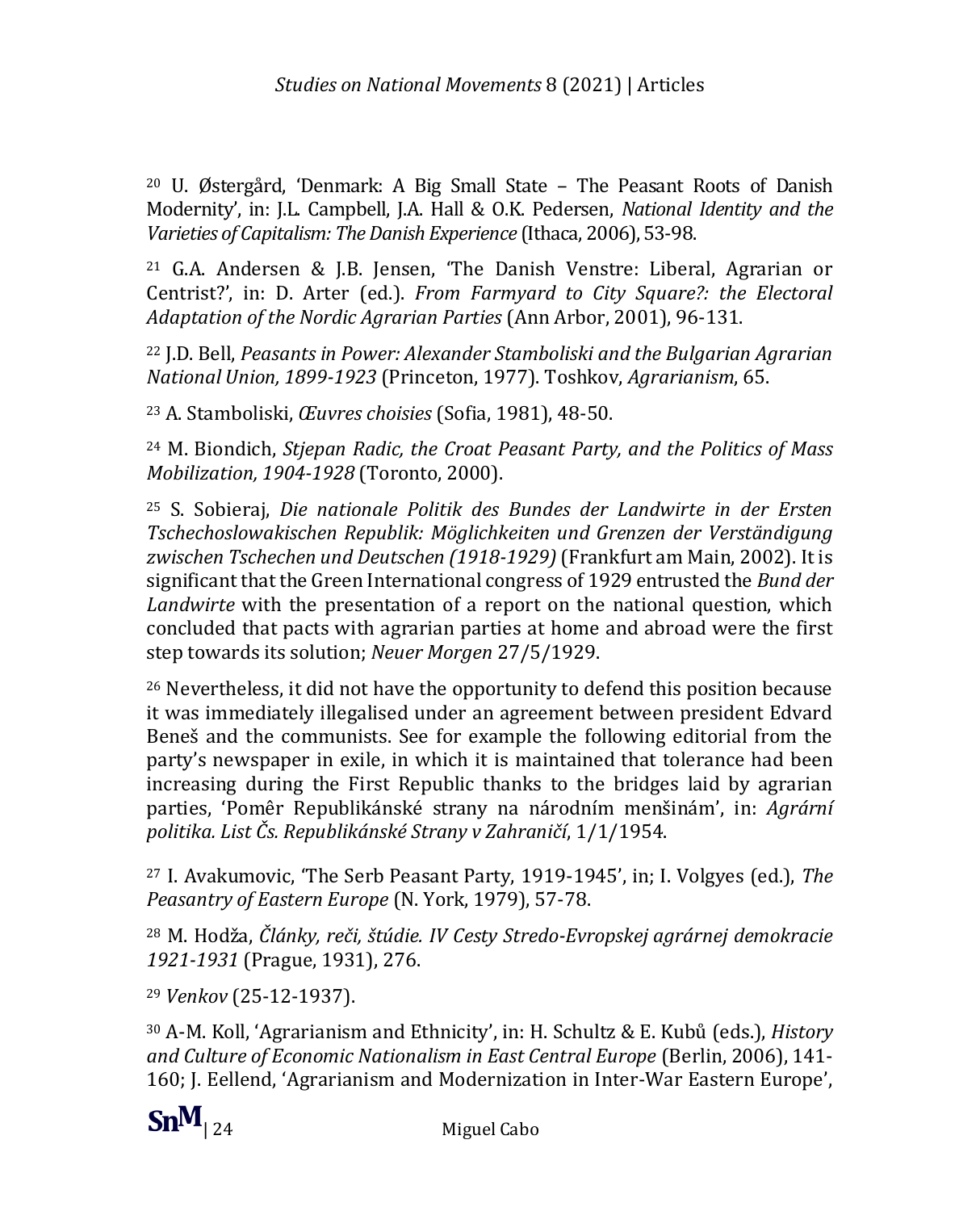in: P. Wawrzeniuk (ed.), *Societal Change and Ideological Formation among the Rural Population of the Baltic Area 1880-1939* (Huddinge, 2008), 35-56.

<sup>31</sup> Toshkov, *Agrarianism*, 61.

<sup>32</sup> A valuable and recent contribution on this point is D. Müller, *Bodeneigentum und Nation. Rumänien, Jugolawien und Polen im europäischen Vergleich 1918- 1948*, (Göttingen, 2020).

<sup>33</sup> On the uses and setbacks of said dichotomy, see among others U. Özkirimli, *Contemporary Debates on Nationalism. A Critical Engagement* (Basingstoke, 2005), 15-28, or X.M. Núñez Seixas, 'Nations and Territorial Identities in Europe: Transnational Reflections', in: *European History Quarterly*, 40/4 (2010), 669- 684.

<sup>34</sup> M. Van Ginderachter & J. Fox (eds.), *National Indifference and the History of Nationalism in Modern Europe* (New York, 2019).

<sup>35</sup> N. Swain, 'The Fate of Peasant Parties during Socialist Transformation', in: H. Schultz, A. Harre, W. Benecke, C. Boyer, U. Muller, A. Nutzenadel, & P. Ther (eds.), *Bauerngesellschaften auf dem Weg in die Moderne* (Wiesbaden, 2010), 163-176.

<sup>36</sup> The most complete expression of this is M. Hodža*, Federation in Central Europe. Reflections and Reminiscences* (London, 1942).

<sup>37</sup> B.Trencsényi, M. Janowski, M. Baár, M. Falina & M. Kopeč, *A History of Modern Political Thought in East Central Europe* (Oxford, 2018), 484**;** P. Swacha, 'European Integration in the International Peasant Union Concepts', in: J.Rychlík, L. Holec & M. Pehr (eds.), *Agrarismus ve strední východní Evrope 19. A 20. Století* (Prague, 2015), 281-294**;** S. Leček, 'Dream of World Peace: Croatian Peasant Party and Two Concepts of the Community of Nations', in: J. Gmitruk & A. Indraszczyk (eds.), *Historia i tradycje ruchu ludowego, Tom 1: Ideologia, polityka i jej kreatorzy* (Warsaw, 2016), 247-263

<sup>38</sup> K. Struve, 'Die Juden in der Sicht der polnischen Bauernparteien vom Ende des 19. Jahrhunderts bis 1939', in: *Zeitschrift für Ostmitteleuropaforschung* 48 (1999), 184-225; M. Fleming, *Communism, Nationalism and Ethnicity in Poland, 1944-1950* (London, 2010), 62.

<sup>39</sup> A. Haas, *Die vergessene Bauernpartei. Der Steirische Landbund und sein Einfluß auf die österreichische Politik 1918–1934* (Graz 2000).

<sup>40</sup> T. Nairn, *Faces of Nationalism. Janus Revisited* (London, 1997), 90-110.